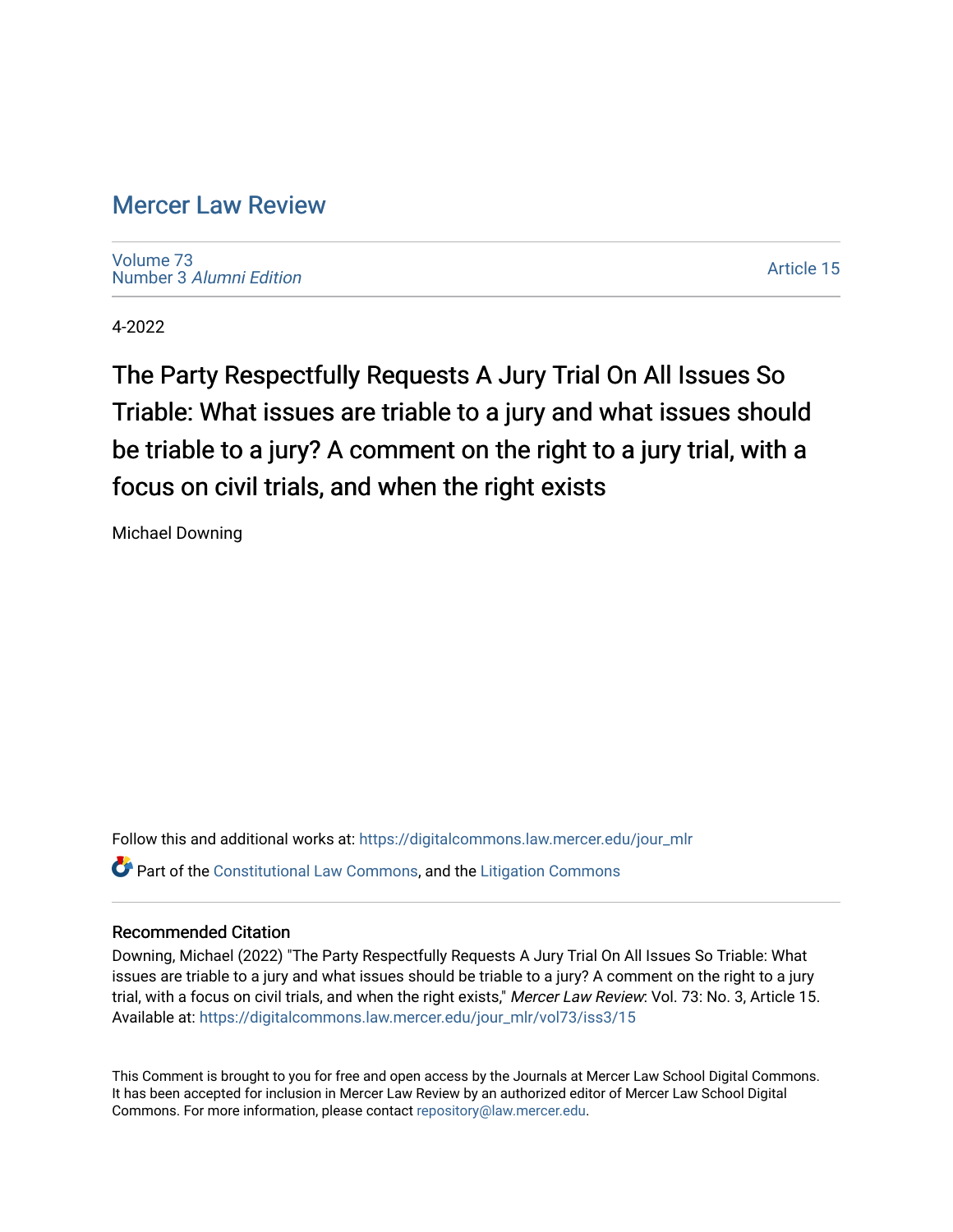# **The Party Respectfully Requests A Jury Trial On All Issues So Triable:**

**What issues are triable to a jury and what issues should be triable to a jury? A comment on the right to a jury trial, with a focus on civil trials, and when the right exists.**

## **Michael Downing\***

#### I. HISTORY AND BACKGROUND

#### *A. Federal Law*

"In all criminal prosecutions, the accused shall enjoy the right to a speedy and public trial, by an impartial jury of the State and district wherein the crime shall have been committed  $\dots$ ." But what about civil prosecutions? What about prosecutions under state law, not federal? What does the universally expected "right to a jury trial" really mean or afford the parties to a trial?

Under federal law and the United States Constitution, by the time the Bill of Rights was drafted, the ideal of an accused's right to a jury trial was already deeply rooted within society.2 However, the right to a jury trial is only guaranteed by the United States Constitution for

<sup>\*</sup>I would like to especially thank my wife, Jamie Downing, for her unwavering support throughout law school. I would also like to thank Professor Tim Floyd and Jacob Edwards for their guidance and advice on this Note. Finally, I would like to thank the Mercer Law Review and its editorial board for their review and editing of this Note.

<sup>1.</sup> U.S. CONST. amend. VI.

<sup>2</sup>*. Sixth Amendment*, CONSTITUTION ANNOTATED (Oct. 24, 2021, 11:15 AM), https://constitution.congress.gov/browse/essay/amdt6\_3\_1\_1/.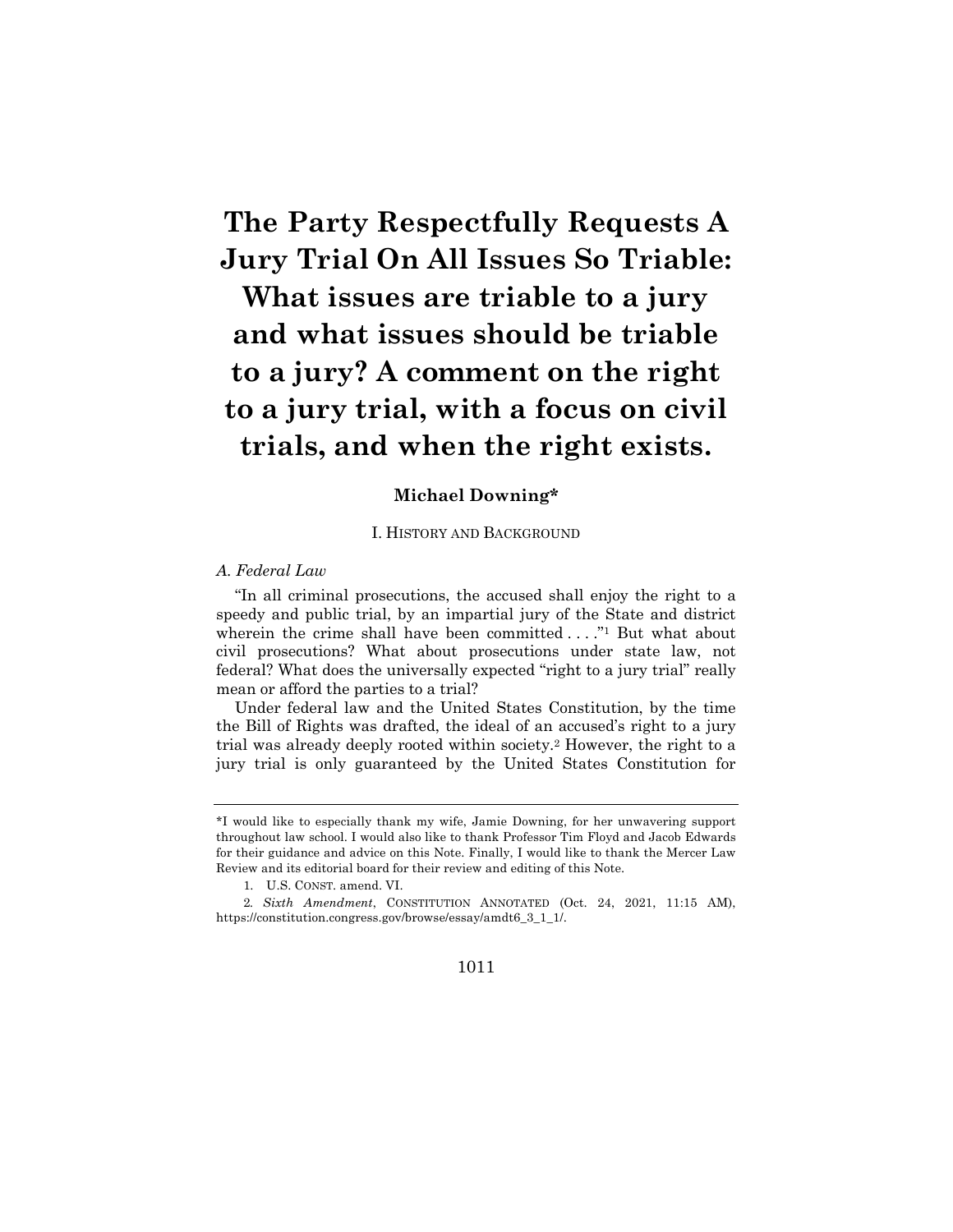criminal prosecutions—in fact the right to a jury trial is arguably weaker than the average person thinks. The Sixth Amendment right to a jury trial, in federal prosecutions, does not apply to civil cases, may be waived by parties, and does not necessarily apply to prosecutions under state law.

By the time our constitution was written, the right to a jury trial in criminal cases existed in England and traced its roots to the Magna Carta.3 The reverence for the inviolate right to a jury trial in criminal cases developed from the revolutionaries' distrust of the English king and their desire for fair trials.4 The revolutionaries believed a trial by jury safeguards the rights of the accused.

Blackstone celebrated jury trials as a "strong and two-fold barrier . . . between the liberties of the people and the prerogative of the crown" because "the truth of every accusation . . . [must] be confirmed by the unanimous suffrage of twelve of his equals and neighbors, indifferently chosen and superior to all suspicion."5 Jury trials are granted to criminally accused defendants to prevent inequitable oppression by the government. They are also guaranteed to limit judicial interference, sly prosecutors, and biased judges.6

While the "right of trial by jury under [Const. of U.S. Amend. 7], applies to Federal courts and not State courts,"7 state constitutions of all the original states similarly guarantee the right to a jury trial in criminal convictions and each state to join the union thereafter followed suit.8 Today, no state has dispensed of the right to a jury trial in serious criminal cases, nor made movements to do so.9 The right to a jury trial in criminal prosecutions is firmly protected for all; however, a parties right to a jury trial in civil cases is not so protected. The remainder of this Comment will discuss the nuance, rules, and impact of the right, no-right dichotomy of civil jury trials and their benefits and detractions.

The Seventh Amendment of the United States Constitution provides the federal law on the right to a jury trial in civil cases. The Seventh Amendment provides

<sup>3.</sup> Duncan v. State of La., 391 U.S. 145, 151 (1968).

<sup>4</sup>*. Id.* at 152–53.

<sup>5.</sup> JAMES DE WITT ANDREWS ET AL., COMMENTARIES ON THE LAWS OF ENGLAND IN FOUR BOOKS, 349–50. The other of the two-fold barrier was, of course, indictment by grand jury.

<sup>6</sup>*. Sixth Amendment*, *supra* note 2.

<sup>7.</sup> Porter v. Watkins, 217 Ga. 73, 74, 121 S.E.2d 120, 121 (1961) (internal parenthetical omitted).

<sup>8</sup>*. Duncan*, 391 U.S. at 153.

<sup>9</sup>*. Id.* at 154.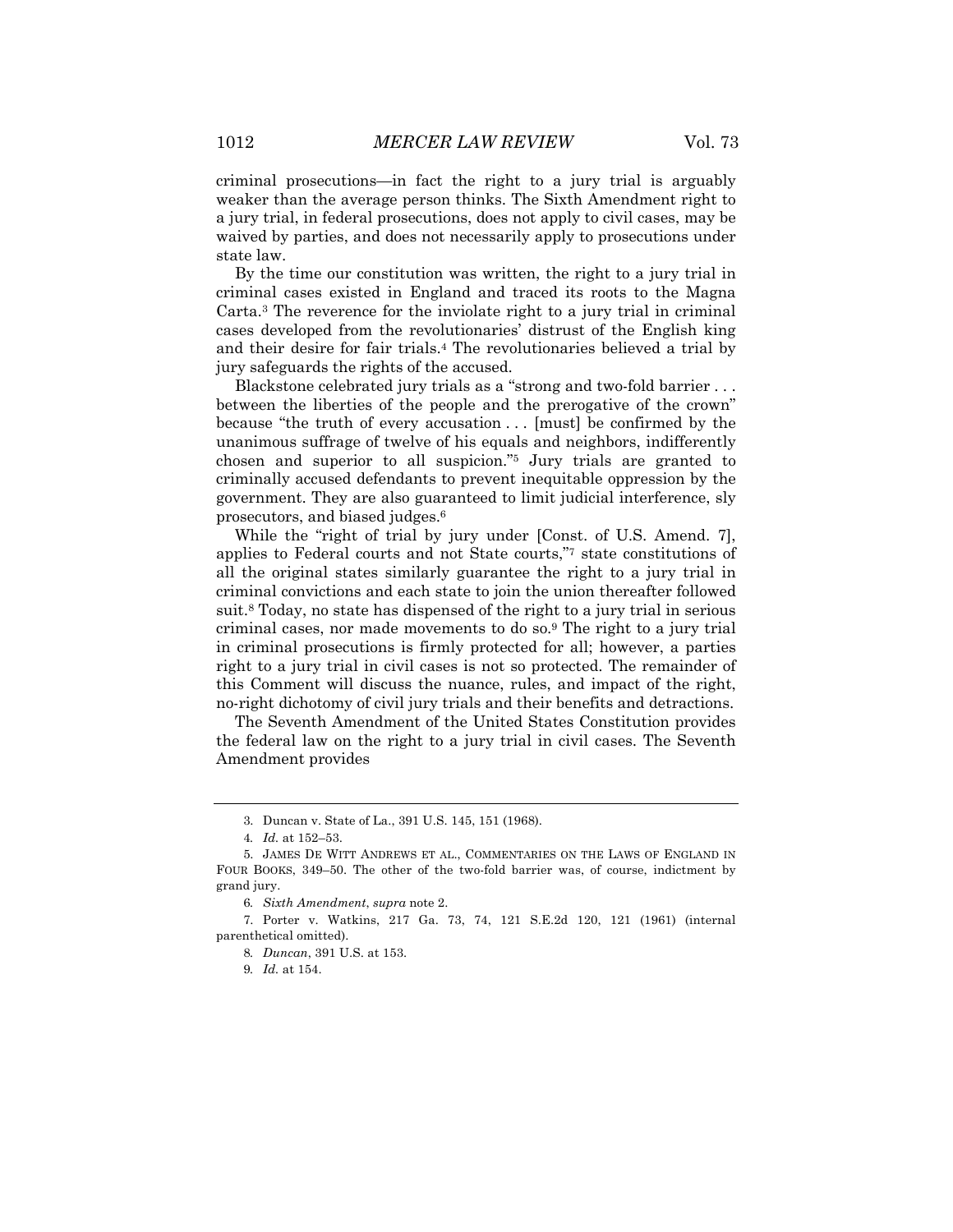In Suits at common law, where the value in controversy shall exceed twenty dollars, the right of trial by jury shall be preserved, and no fact tried by a jury, shall be otherwise re-examined in any Court of the United States, than according to the rules of the common law.10

The Seventh Amendment's coverage is "limited to rights and remedies peculiarly legal in their nature, and such as it was proper to assert in courts of law, and by the appropriate modes and proceedings of courts of law."11 Under the Seventh Amendment, "action[s] involv[ing] rights and remedies of the sort traditionally enforced in an action at law, rather than in an action in equity or admiralty" "require[d] trial by jury."12 The lack of a right to a jury in civil suits has traditionally been upheld under the Seventh Amendment when the civil suit in question was not a suit traditionally at common law or the issues raised were not legal in nature.13

The use of the term "common law" in the Seventh Amendment reflects the traditional division of the English and United States legal system. The legal system is divided into separate—law and equity jurisdictions. Actions cognizable in courts of law were generally triable to a jury by right, whereas actions in equity were afforded no right to a jury. Unlike the English court system, however, United States courts are unitary and have jurisdiction in both law and equity. Even though United States courts are unitary, the distinct law and procedures for both actions cognizable at equity and actions cognizable at law still, however, exist.

Traditionally, the Chancery Court, named for the Lord Chancellor of England and now known as the court of equity, served as a remedy for those unable to obtain an adequate common law remedy, or legal remedy. Those unable to obtain common law remedy could petition the King of England, who would refer the case to the Lord Chancellor. The Chancery grew into its own court with formal procedures and doctrines. Compared to the rigid common law court, the Chancery Court provided remedies based on the notion of fairness. While the common law court

<sup>10.</sup> U.S. CONST. amend. VII.

<sup>11.</sup> Shields v. Thomas, 59 U.S. 253, 262 (1856).

<sup>12.</sup> Pernell v. Southall Realty Co., 416 U.S. 363, 375 (1974).

<sup>13</sup>*. See e.g.* McElrath v. United States, 102 U.S. 426, 439–40 (1880); Galloway v. United States, 319 U.S. 372, 388 (1943); Guthrie Nat'l Bank v. Guthrie, 173 U.S. 528, 534 (1899); United States v. Realty Co., 163 U.S. 427, 439 (1896); New Orleans v. Clark, 95 U.S. 644, 652–53 (1877); Luria v. United States, 231 U.S. 9, 27–8 (1913); Gee Wah Lee v. United States, 25 F.2d 107 (5th Cir. 1928), *cert. denied*, 277 U.S. 608 (1928); Filer & Stowell Co. v. Diamond Iron Works, 270 F. 489, 492 (2d Cir. 1921), *cert. denied*, 256 U.S. 691 (1921); Crowell v. Benson, 285 U.S. 22, 45–46 (1932); Auffmordt v. Hedden, 137 U.S. 310, 329 (1890).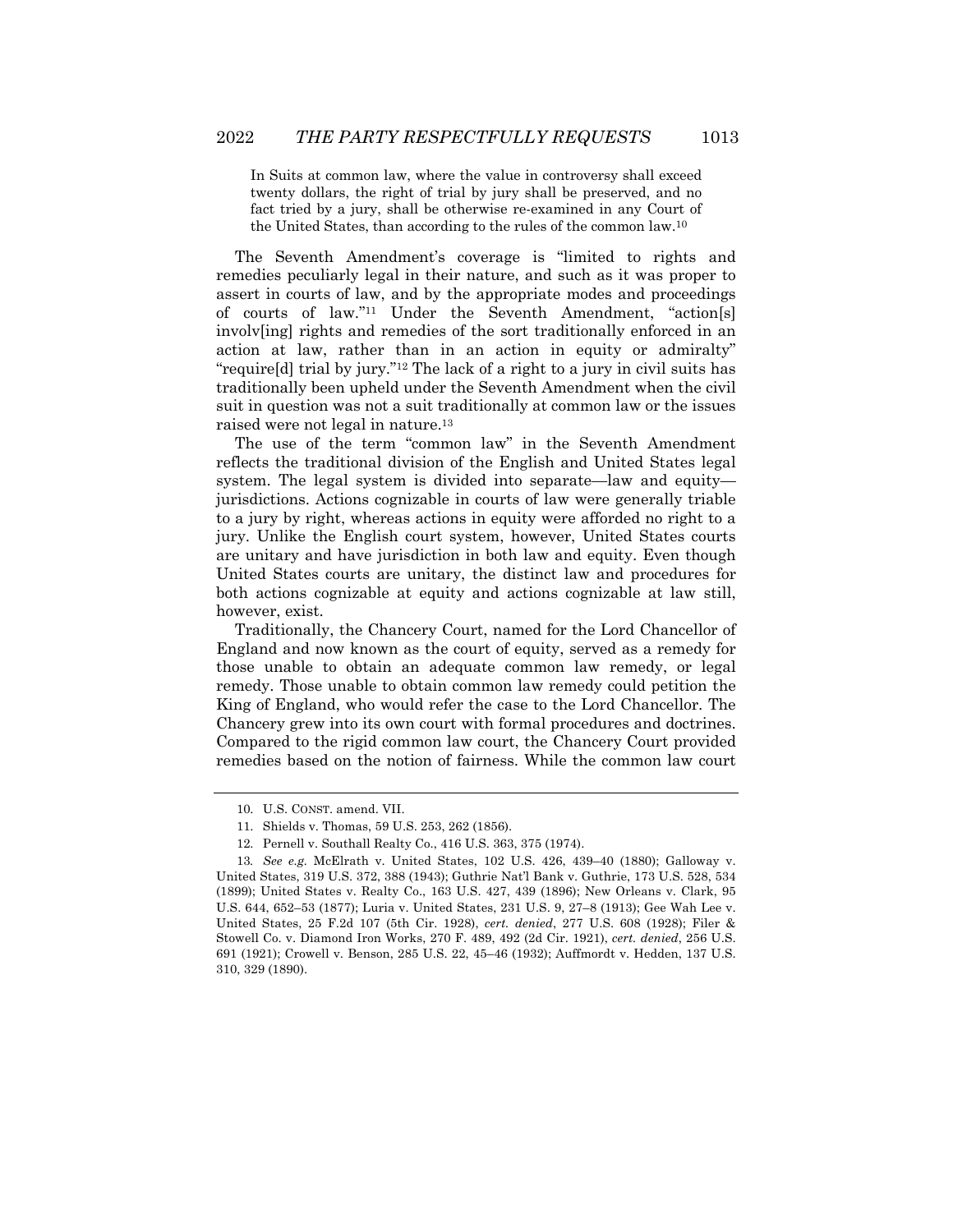routinely provided monetary damages, the Chancery Court would order equitable relief. As a general rule, disputes in the Chancery Court were heard by the Chancellor without a jury.<sup>14</sup>

The United States' adoption of the Federal Rules of Civil Procedure in 1938 merged law and equity claims which previously had to be brought as separate causes of action.15 Accordingly, "mixed cases" or cases alleging issues both at equity and at law began to arise. Mixed cases, however, are still required to follow the traditional law and equity distinction as it pertains to a right to a jury—difficulty addressing this issue resulted as the frequency of mixed cases continued to grow.16

The issue of mixed cases, with separate issues having their own rules and procedures, has been resolved, within the federal law system, by stressing the known and expected fundamental nature of the United

State legislatures may abolish the distinction between actions at law and actions in equity, but the distinction between the two sorts of proceedings cannot be obliterated in the Federal courts. Thompson v. Railroad Companies, 73 U.S. 134, 137 (1868). So, if state law, in advance of judgment, treated the whole proceeding upon a simple contract, including determination of validity and of amount due, as an equitable proceeding, it brought the case within the federal equity jurisdiction upon removal. However, the fact that the equity court had power to summon a jury on occasion did not afford an equivalent to the right of trial by jury secured by the Seventh Amendment. Whitehead v. Shattuck, 138 U.S. 146, 154–56 (1891). But where state law gave an equitable remedy, such as to quiet title to land, the federal courts enforced it, if it did not obstruct the rights of the parties as to trial by jury. Clark v. Smith, 38 U.S. 195, 203–04 (1839).

By the inclusion in the Law and Equity Act of 1915 of § 274(b) of the Judicial Code, 38 Stat. 956, the transfer of cases to the other side of the court was made possible. The new procedure permitted legal questions arising in an equity action to be determined therein without sending the case to the law side. This section also permitted equitable defenses to be interposed in an action at law. The equitable issues were disposed of first, and if a legal issue remained, it was triable by a jury. Enelow v. New York Life Ins. Co., 293 U.S. 379, 382–83 (1935). *See* Liberty Oil Co. v. Condon Bank, 260 U.S. 235, 242 (1922).

<sup>14.</sup> Cornell Law School, *Chancery*, LEGAL INFORMATION INSTITUTE, (Oct. 24, 2021, 11:15 AM), https://www.law.cornell.edu/wex/chancery.

<sup>15.</sup> 15 *Moore's Federal Practice*, §§ 38.01–38.03 (Matthew Bender 3d Ed.).

<sup>16.</sup> Under the old equity rules, it had been held that the absolute right to a trial of the facts by a jury could not be impaired by any blending with a claim, properly cognizable at law, of a demand for equitable relief in aid of the legal action or during its pendency. Hipp v. Babin, 60 U.S. 271, 278 (1857). The Seventh Amendment was interpreted to mean that equitable and legal issues could not be tried in the same suit, so that such aid in the federal courts had to be sought in separate proceedings. Scott v. Neely, 140 U.S. 106, 109–10 (1891). If an action at law evoked an equitable counterclaim, the trial judge would order the legal issues to be separately tried after the disposition of the equity issues. In this procedure, however, res judicata and collateral estoppel could operate to curtail the litigant's right to a jury finding on factual issues common to both claims. Schoenthal v. Irving Trust Co., 287 U.S. 92, 96–7 (1932).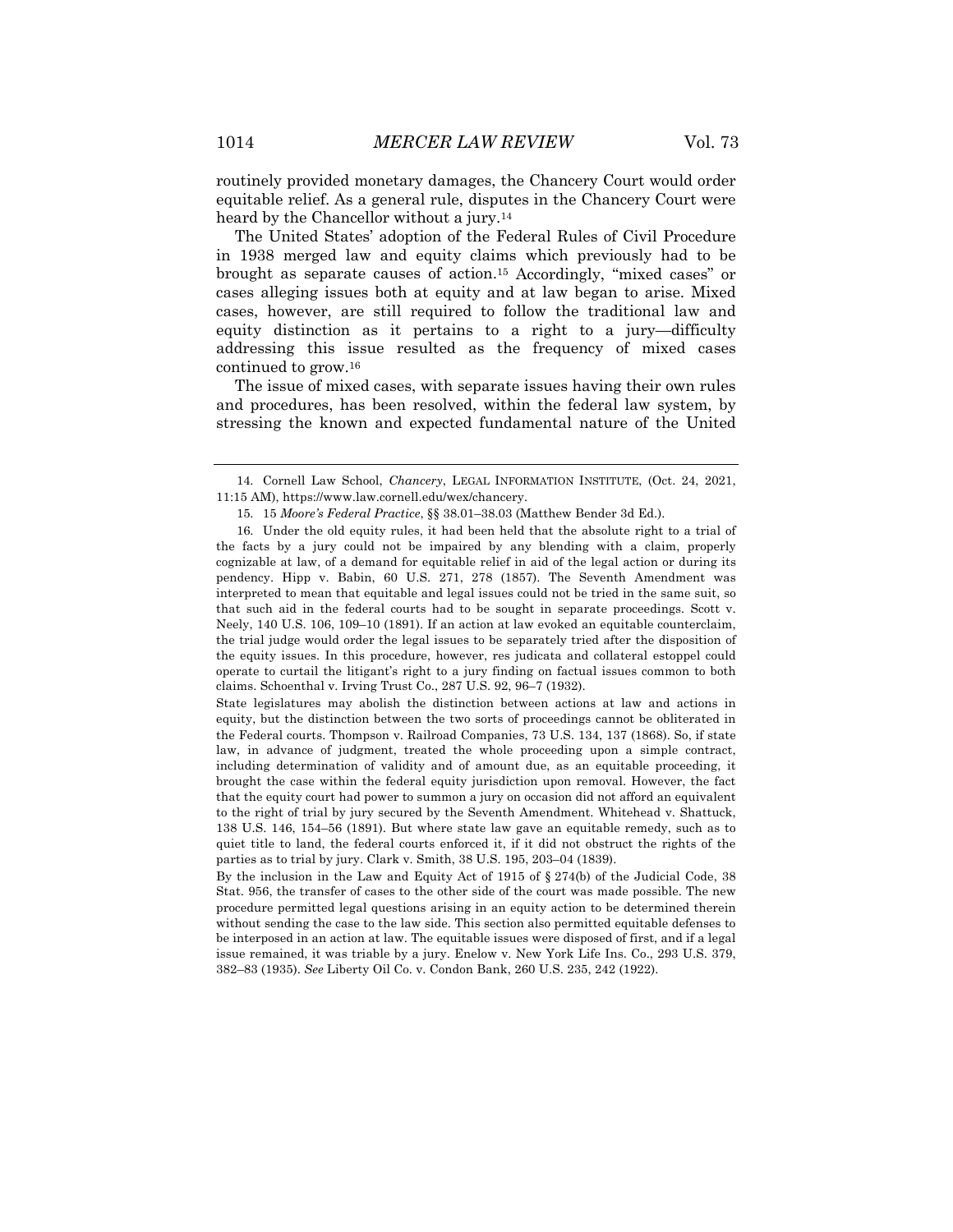States jury trial right. The federal system sought to protect against diminution of the right to a jury trial through parties repeatedly resorting to equitable principals. For example, in *Beacon Theatres v. Westover*,17 the first landmark Seventh Amendment case, the Supreme Court of the United States held, "only under the most imperative circumstances, circumstances which in view of the flexible procedures of the Federal Rules we cannot now anticipate, can the right to a jury trial of legal issues be lost through prior determination of equitable claims."18 In *Dairy Queen v Wood*,19 the second landmark Seventh Amendment case, the plaintiff sought several types of relief, including legal and equitable relief. The Court held—even though the legal claim for relief was incidental to the equitable relief, the Seventh Amendment required the legal issues to be tried to a jury.20 Accordingly, a rule emerged that legal claims must be tried over equitable ones and must be tried before a jury should the litigant wish.

The Seventh Amendment, as treated by the Supreme Court, preserves the right to a jury trial in civil cases as it "existed under the English common law when the Amendment was adopted."21 The amendment's primary purpose is to preserve

the common-law distinction between the province of the court and that of the jury, whereby, in the absence of express or implied consent to the contrary, issues of law are to be resolved by the court and issues of fact are to be determined by the jury under appropriate instructions by the court. $22$ 

Therefore, the matters tried by a jury in England in 1787, the year the Seventh Amendment was adopted, are to be tried to a jury today, and the matters that were tired to a judge in England in 1787 are to be so tried today.23 When new remedies are created, the right of action should be analogized to its historical counterpart or existing remedy, at

22*. Baltimore*, 295 U.S. at 657; *see* Walker v. New Mexico & So. Pac. R.R., 165 U.S. 593, 596 (1897); Gasoline Products Co. v. Champlin Ref. Co., 283 U.S. 494, 497–99 (1931); Dimick v. Schiedt, 293 U.S. 474, 485–86 (1935).

23*. Parsons*, 28 U.S. at 446–48; Slocum v. New York Life Ins. Co., 228 U.S. 364, 377– 78 (1935).

<sup>17.</sup> 359 U.S. 500 (1959).

<sup>18</sup>*. Id.* at 510–511.

<sup>19.</sup> 369 U.S. 469 (1962).

<sup>20</sup>*. Id.* at 470.

<sup>21.</sup> Baltimore & Carolina Line v. Redman, 295 U.S. 654, 657 (1935); *see* Parsons v. Bedford, 28 U.S. 433, 446–48 (1830).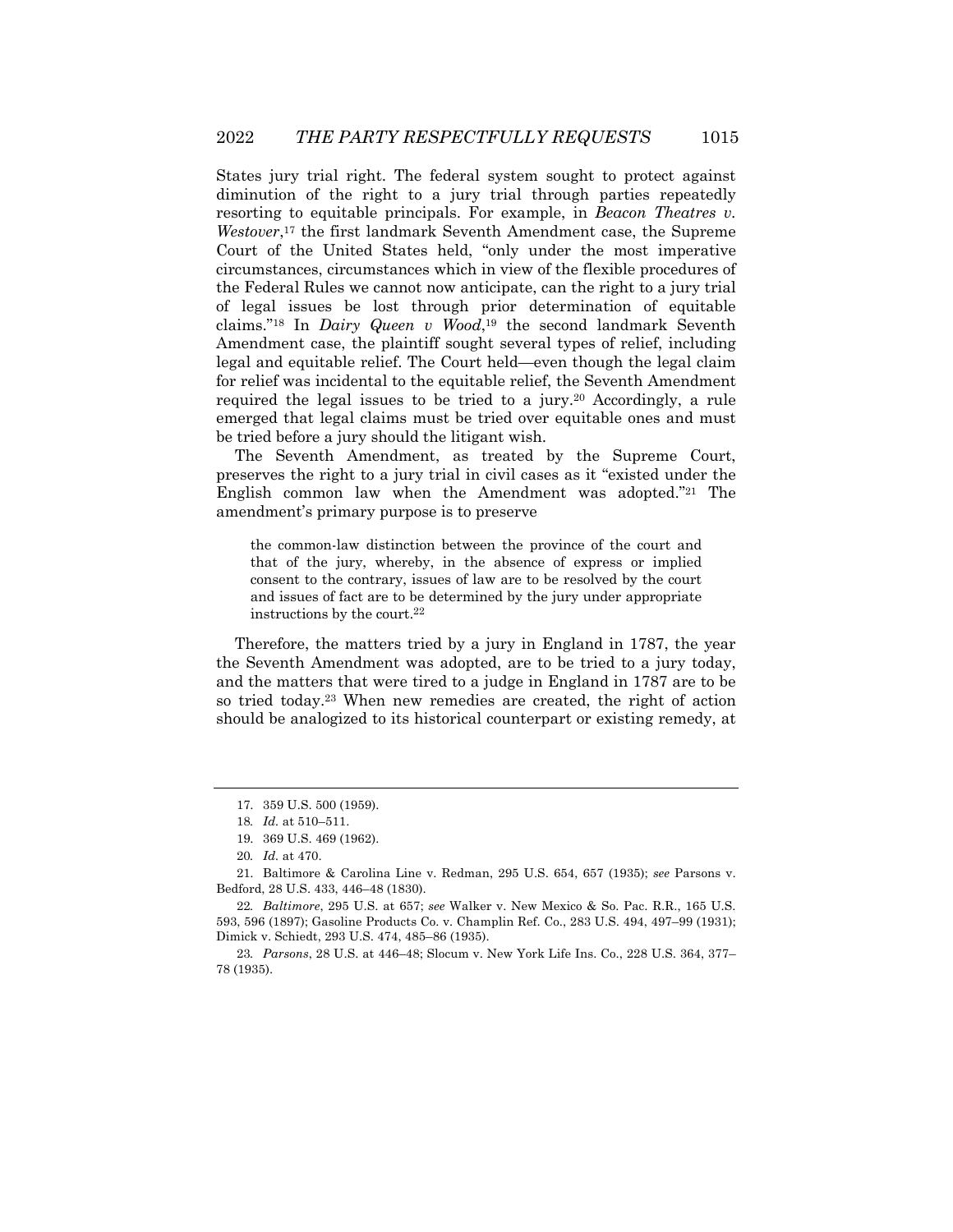law or in equity, for the purpose of determining whether there is a right of jury trial, unless the remedy prescribes a method.24

Accordingly, civil suits, unlike criminal prosecutions, do not benefit from a blanket guarantee of a right to a jury trial as guaranteed by the Sixth Amendment. The right of trial by jury, though essential in criminal cases, is not so much so in civil cases.25 Generally, there is no guaranteed right to jury trial in equity cases, constitutionally or statutorily.26

#### *B. State Law*

State law on the right to a civil jury trial varies by constitution and statute promulgated by each state. Georgia's constitution for example states, "[t]he right to trial by jury shall remain inviolate . . .";27 however, the constitutional guarantee only "guarantees the right to a jury trial only with respect to cases as to which there existed a right to jury trial at common law or by statute at the time of the adoption of the Georgia Constitution in 1798."28 Georgia's constitution only protects claims tried to a jury at the time of the constitutions creation—it guarantees "the continuance of the right as it existed at common law or by statute at the time the constitution was originally adopted."29 It does not afford a jury trial "in all cases."30 Georgia's common law, however, has developed since the passage of the constitution in 1798 with the Civil Practice Act31 to "guarantee the right of a jury trial to civil litigants in most cases."32

Another example, Colorado's constitution, contains no such guarantee of a right to a jury trial in a civil action. Nor does Colorado have a statute that guarantees the right to a jury trial in civil cases generally. In the Colorado Supreme Court case, *Kaitz v. District* 

30. Swails v. State, 263 Ga. 276, 278, 431 S.E.2d 101, 103 (1993).

<sup>24</sup>*. See* Luria v. United States, 231 U.S. 9, 27–28 (1913).

<sup>25.</sup> Flint River Steamboat Co. v. Foster, 5 Ga. 194, 206 (1848).

<sup>26.</sup> Ellis v. Stanford, 256 Ga. App. 294, 297, 568 S.E.2d 157, 160 (2002). *See* Williams v. Overstreet, 230 Ga. 112, 115, 195 S.E.2d 906, 908 (1973); Cawthon v. Douglas Cty., 248 Ga. 760, 763, 286 S.E.2d 30, 33 (1982).

<sup>27.</sup> Ga. CONST. art. I, § 1, ¶ XI(a).

<sup>28.</sup> Atlanta Oculoplastic Surgery, P.C. v. Nestlehutt, 286 Ga. 731, 733, 691 S.E.2d 218, 221 (2010).

<sup>29.</sup> Liberty Mut. Ins. Co. v. Johnson, 244 Ga. App. 338, 340, 535 S.E.2d 511, 513 (2000); *see* Beasley v. Burt, 201 Ga. 144, 150, 39 S.E.2d 51, 57 (1946).

<sup>31.</sup> O.C.G.A. §§ 9-11-1–133 (2021).

<sup>32.</sup> Raintree Farms, Inc. v. Stripping Ctr., Ltd., 166 Ga. App. 848, 848, 305 S.E.2d 660, 661 (1983).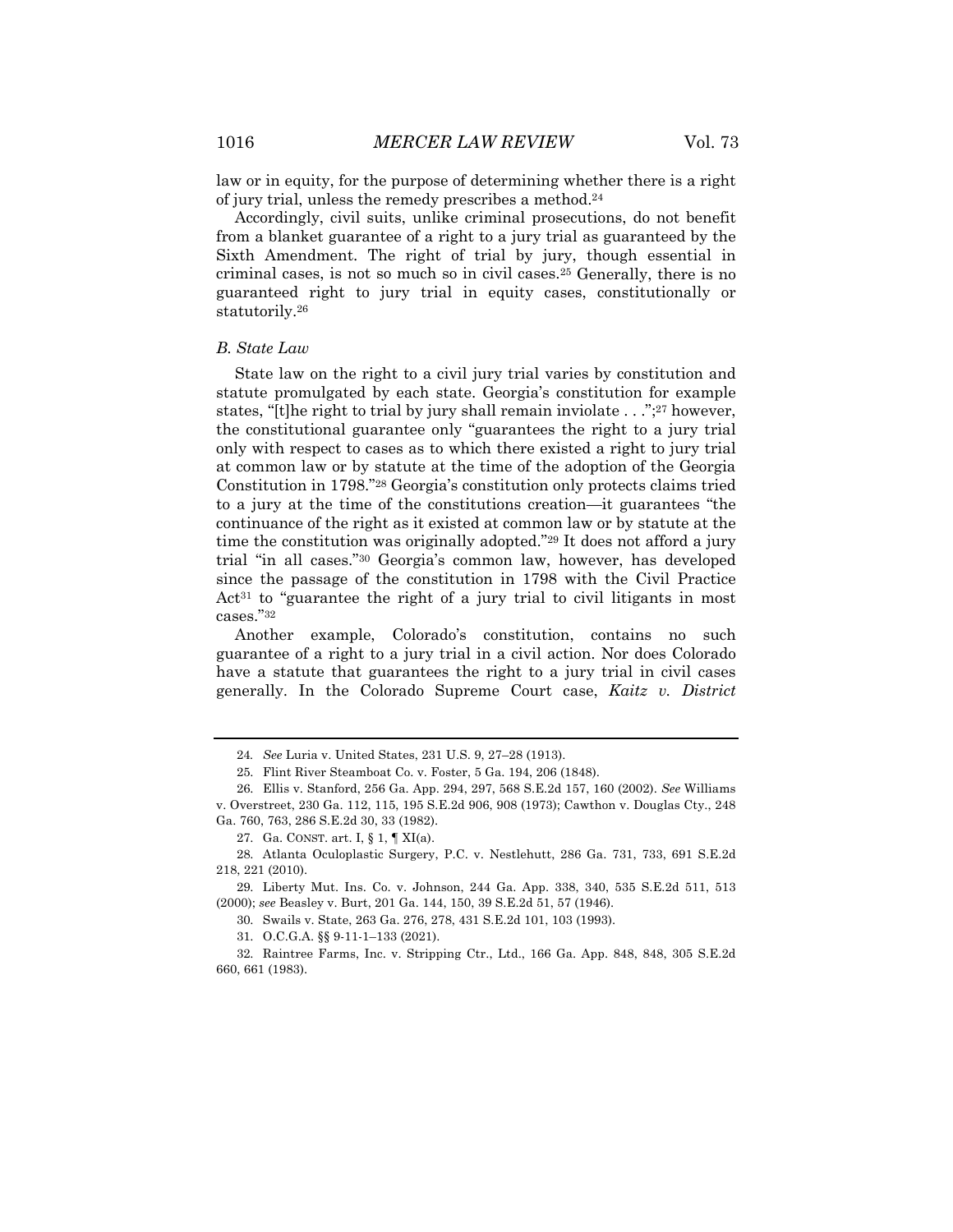*Court*,33 the court clearly stated: "In Colorado there is no constitutional right to a trial by jury in a civil action."34 Moreover, the state's right to a jury trial is generally "not as broad as that afforded under the Federal Constitution."35

However, states with no such guarantee, like Colorado, almost universally contain a Rule of Civil Procedure, such as Colorado Rule of Civil Procedure  $39(c)^{36}$  which states: "In all actions not triable by a jury the court upon motion or on its own initiative . . . [or] with the consent of both parties, may order a trial with a jury."37 The Colorado Rule, and the rules of other states, mimic Rule 39(c)(2) of the Federal Rules of Civil Procedure:

In an action not triable of right by a jury, the court, on motion or on its own . . . may, with the parties' consent, try any issue by a jury whose verdict has the same effect as if a jury trial had been a matter of right, unless the action is against the United States and a federal statute provides for a nonjury trial.38

The crucial distinction in determining the right to a jury trial, is the distinction between "legal" and "equitable" remedies. Typically, where the remedy to the issue alleged authorizes awards of money damages or other forms of legal relief and not equitable remedies, such as injunctions—parties are commonly entitled under state and federal provisions to a jury trial by right.39 The right to a jury trial is particularly strong when the party is seeking actual legal relief. However, when a plaintiff is seeking only equitable relief, courts typically do not afford the party the absolute right to a jury trial.

When a court's analysis into whether a party is seeking legal or equitable relief is unclear, courts generally look to the history of the action to determine if the action originated in the courts of law or the courts of equity. If the claim originated in the courts of law, then it is a

39. John E. Theuman, Annotation, *Right to jury trial in action under state civil rights law*, 12 A.L.R.5th 508 (1993).

<sup>33.</sup> 650 P.2d 553 (Colo. 1982).

<sup>34</sup>*. Id.* at 554. *See* Mountain States Tel. & Tel. Co. v. DiFede, 780 P.2d 533, 540 (Colo. 1989) ("Trial by jury in civil actions is not a matter of right in Colorado."). "Instead, the right to a jury trial in a civil case is derived from C.R.C.P. 38." Snow Basin Ltd. v. Boettcher & Co., 805 P.2d 1151, 1154 (Colo. App. 1990); *see also* People v. Shifrin, 342 P.3d 506, 512 (Colo. 2014).

<sup>35.</sup> Reheis v. Baxley Creosoting & Osmose Wood Preserving Co., 268 Ga. App. 256, 261, 601 S.E.2d 781, 786 (2004).

<sup>36.</sup> COLO. R. CIV. P. 39(c).

<sup>37</sup>*. Id.*

<sup>38.</sup> FED. R. CIV. P. 39(c)(2).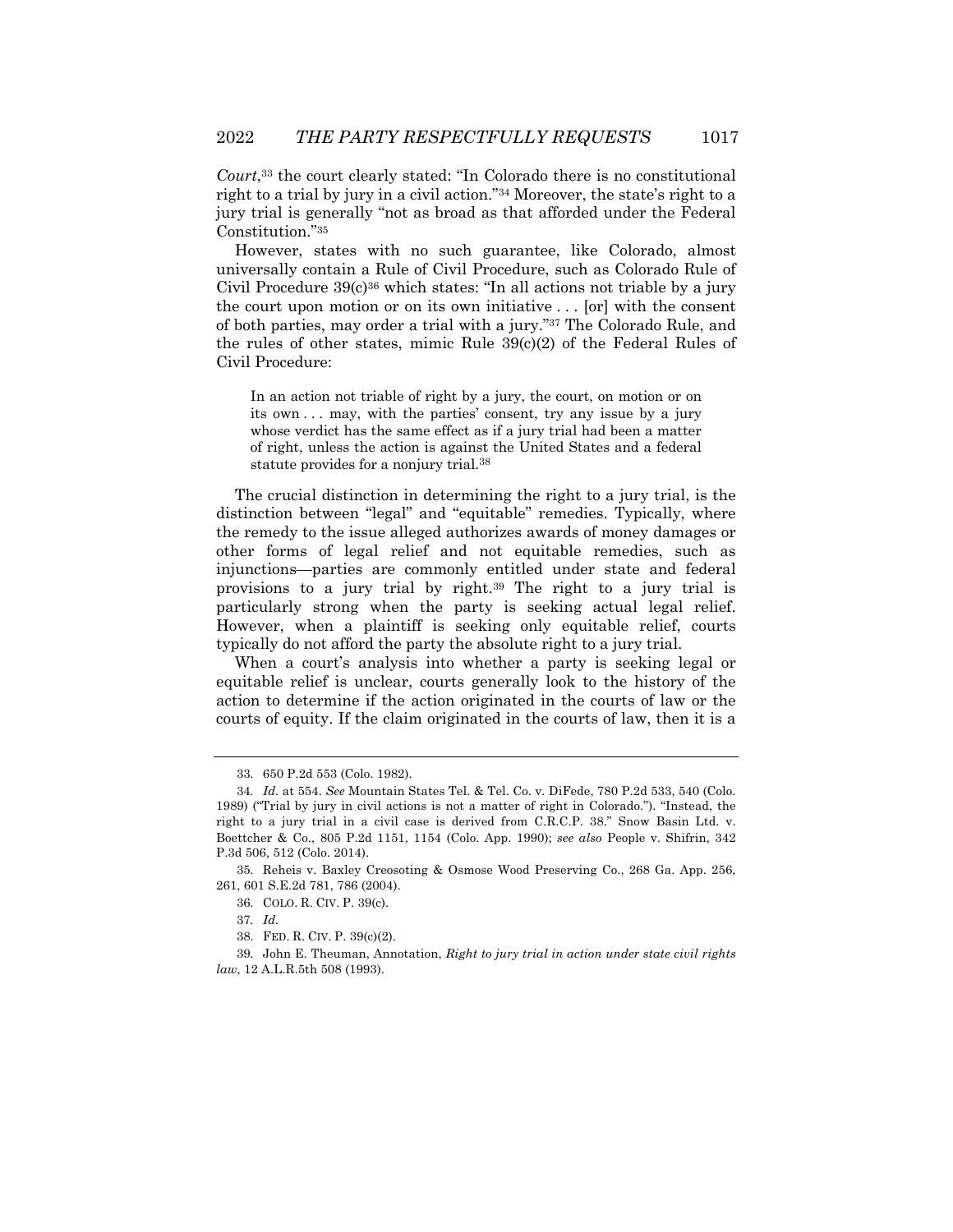legal remedy, and a party is entitled to a jury trial by right. If the claim originated in the courts of equity, then the party may only be permitted to empanel a jury based on the applicable rules of civil procedure. Typically, the relevant rules of civil procedure require the consent of both parties or a *sua sponte* action of the court. Below, the comment will examine the issues, along with the relevant sub issues of consent and timing with jury trials by consent and how courts determine if an issue is equitable or legal.

#### II. LEGAL BACKGROUND

#### *A. Objection and Timing*

The Federal Rules of Civil Procedure, Rule 39, provides "In an action not triable of right by a jury, the court, on motion or on its own . . . may, with the parties' consent, try any issue by a jury whose verdict has the same effect as if a jury trial had been a matter of right."40 Accordingly, parties bringing a suit at equity, which are "not triable of right by a jury," will often demand a jury trial with the hope that the other party will consent, or consent by failure to object. Most states contain a rule of civil procedure like Federal Rules of Civil Procedure, Rule 39. For example, Georgia's Civil Procedure Act, O.C.G.A.§ 9-11-39,41 largely mimic the federal rule as does Michigan's Civil Procedure Act, Mich. Ct. R. 2.509.42

Objection to a trial by jury where the party does not have the right to a jury trial, and the timing of such objections often occurs with equitable issue jury trials because parties will demand a "trial by jury on all issues so triable." The issue with a demand for a jury trial on "all issues so triable" is judges and parties often are unable to determine what the demand encompasses. Does a demand for a jury trial on all issues so triable demand a jury trial only on the issues triable to a jury by right, or does it also encompass issues permissible to be tried by a jury, but not triable by right? What about mixed issues? The issue of jury demands, and objections also plays a large role given the strategy lawyers devise when planning for trial. A successful attorney's trial strategy changes when they are presenting a case to a jury versus when they are presenting a case to a judge.

A jury demand on "all issues so triable" is an unqualified jury demand. A demand on all issues so triable is a general jury demand,

<sup>40.</sup> FED. R. CIV. P. 39(c)(2).

<sup>41.</sup> O.C.G.A. § 9-11-39 (2021).

<sup>42.</sup> Mich. Ct. R. 2.509.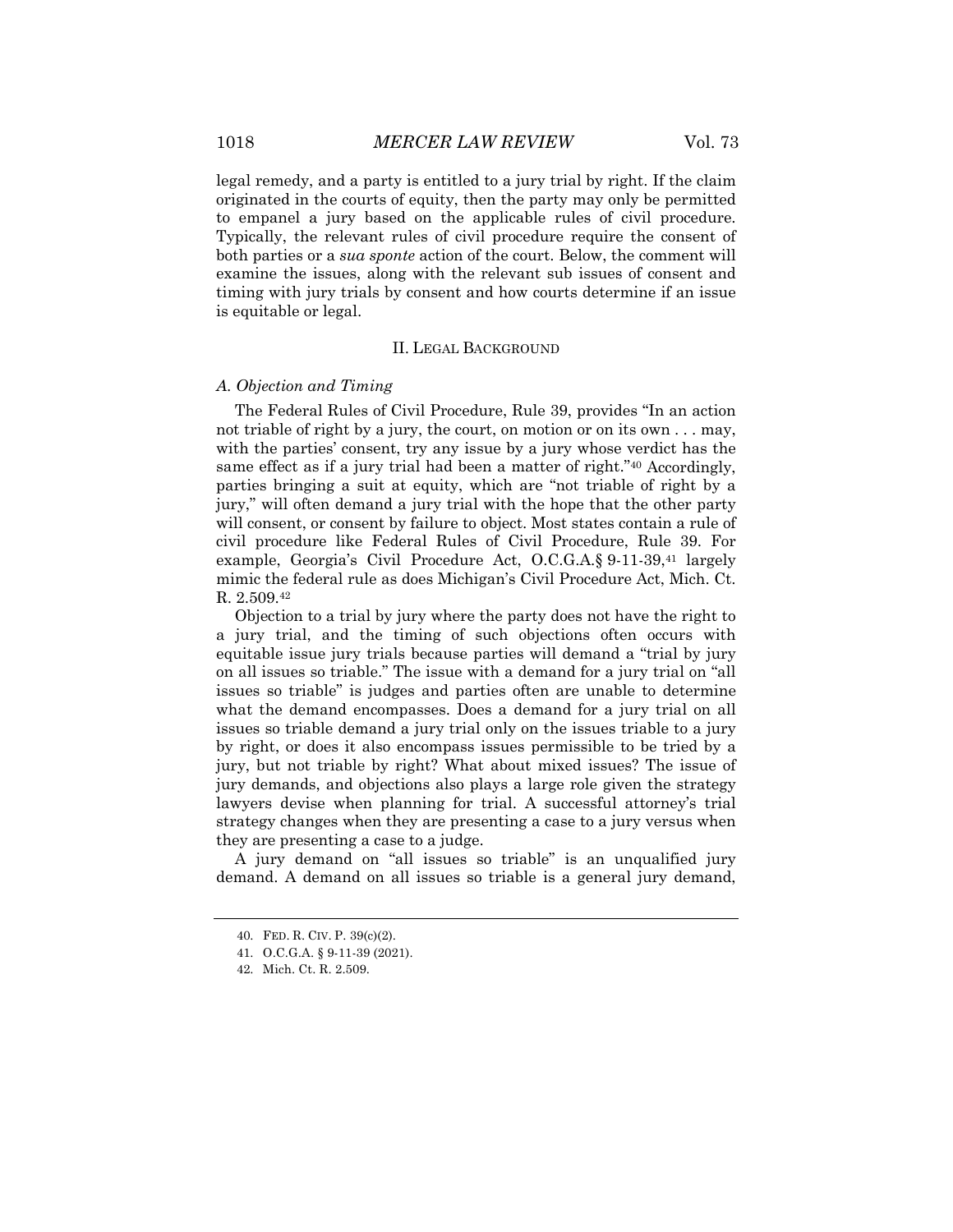distinguishable from a jury demand on fewer than all the issues.43 The Corpus Juris Secundum provides: "If a party's demand does not specify issues, the party is deemed to have demanded a jury trial of all issues so triable."44 Moreover, Wright and Miller, the foremost authority on federal procedure provides—a general jury demand is one that does not specify any issues.45 All issues so triable is a term of art recognized as a general jury demand. However, *Wright and Miller* also provide:

[i]f a general demand for a jury is made without specifying any issues, it will be regarded as embracing all jury triable issues. If the demand includes issues on which there is no jury trial right, the demand will not be stricken, but the district court will limit jury trial to those issues on which there is a jury trial right.<sup>46</sup>

Courts routinely describe the colloquial phrase "all issues so triable" to be a general jury demand.47 For example, in *Sprenger v. Sprenger*,48 the "Plaintiff demand[ed] jury trial of the issues triable by jury."49 Accordingly, the North Dakota Supreme Court concluded the demand encompassed all issues—including equitable claims—and the defendant had effectively consented to a trial by jury on such equitable claims by not objecting to such demand.<sup>50</sup> Therefore, some courts hold that a jury demand on all issues so triable encompasses equitable issues and a pleading containing such demand would require a party not wishing to have equitable issues tried to a jury to object. Failure to object to a pleading containing equitable claims demanding a jury on all issues may result in consent to a jury by implication.

<sup>43</sup>*. See* Lutz v. Glendale Union High Sch., 403 F.3d 1061, 1065 (9th Cir. 2005); United States v. Anderson, 584 F.2d 369, 371 (10th Cir. 1978).

<sup>44</sup>*. See* 50A C.J.S. *Effect of Demand for Jury Trial* § 160 (2020).

<sup>45.</sup> Charles Alan Wright & Arthur R. Miller, Federal Practice & Procedure Civil § 2318 (4th ed. 2020 update).

<sup>46</sup>*. Id.*

<sup>47</sup>*. See* United States v. Bd. of Cty. Comm'rs of the Cty. of Doña Ana, N.M., 730 F. Supp. 2d 1327, 1330 (D.N.M. 2010) (characterizing demands for a jury trial on "all issues so triable" and "all counts and issues so triable" as "general" jury demands); Visual Creations, Inc. v. IDL Worldwide, Inc., No. cv 17-405 WES, 2018 WL 344989 at \*2 (D.R.I. Jan. 9, 2018) (holding that "a trial by jury on all issues so triable" is "a general jury demand."); R & S Auto Sales v. Owners Ins. Co., No. 4:13- CV-479-RAW, 2015 WL 12434459 at \*3 (S.D. Iowa Jan. 5, 2015) (noting that a demand for "a jury trial on all issues so triable" is "a general jury trial demand.").

<sup>48.</sup> 146 N.W.2d 36 (N.D. 1966).

<sup>49</sup>*. Id.* at 40.

<sup>50</sup>*. Id.*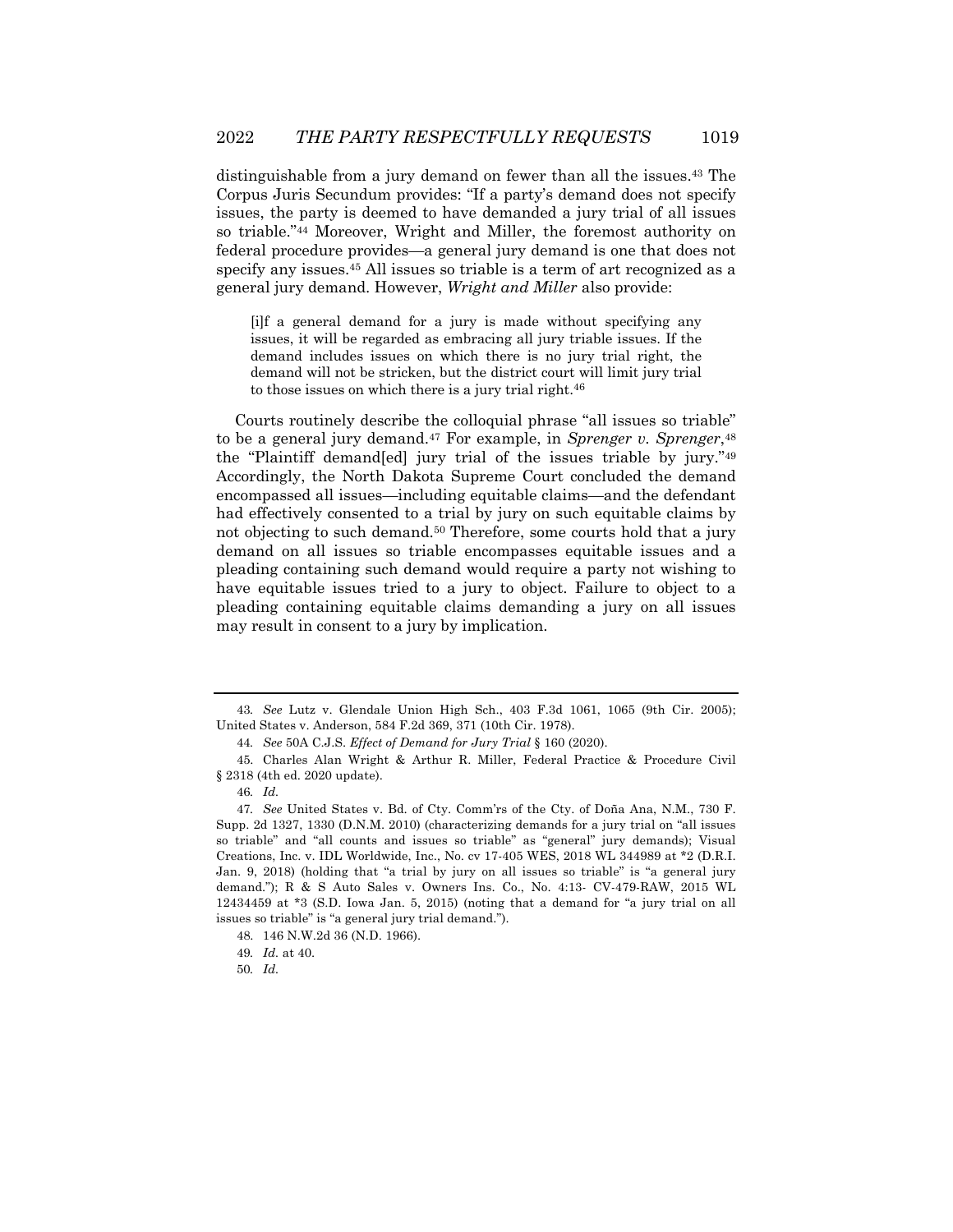However, contradictory findings propounded by other jurisdictions exist. In *Starbucks Corp. v. Lundberg*,51 the United States District Court for the District of Oregon held a jury demand for "all issues so triable" was not a jury demand for equitable claims not triable to a jury.52 Moreover, in *Crescent Res. Litig. Trust v. Duke Energy Corp.*,53 the United States District Court for the Western District of Texas similarly stated a demand on "all issues so triable" does not encompass equitable issues.54 The United States District Court for the Southern District of New York found "all issues triable" is to be a limited request contrary to federal courts in other districts.55

However, a true unqualified jury demand, which states disagree if "all issues so triable," encompasses legal and equitable claims. Accordingly, states vary on the result of a demand for a jury trial on all issues so triable. Because all issues so triable is widely used by parties in pleadings, the variety of state-by-state holdings has created confusion. It is unclear if a demand on all issues so triable encompasses equitable issues and implicated jury trials by consent and the necessity for objection.

A court may be required to limit a jury demand of "all issues so triable" to only issues triable to a jury by right. For example, in *Damsky v. Zavatt*,56 the court held "[i]f a jury demand includes issues as to which a party is not entitled to a jury trial, the court ought not to strike the demand altogether but should limit it to the issues on which a jury trial was properly sought[.]"57 The potential that a court be required to limit parties demands further complicates the parties ability to seek a jury trial by right or by consent.

Traditionally, a party is only entitled to a jury trial on legal issues. In a mixed legal and equitable trial without parties' consent to a jury trial, the court should bifurcate the trial and present legal issues to the jury and equitable to the court. For example, in *Soneff v. Harlan*,58 the court found the plaintiffs "were entitled to a jury trial on the legal issues, and the trial court properly exercised its powers as to the equitable

<sup>51.</sup> No. 02-948-HA, 2005 WL 6036699 (D. Or. May 25, 2005).

<sup>52</sup>*. Id.* at \*8–10.

<sup>53.</sup> No. A-12-CA-009-SS, 2013 WL 1865450 (W.D. Tex. May 2, 2013).

<sup>54</sup>*. Id.* at \*35.

<sup>55.</sup> Westminster Secs. Corp. v. Uranium Energy Corp., No. 15 CIV 4181 (VM), 2017 WL 3741337, at \*2 (S.D.N.Y Aug. 9, 2017).

<sup>56.</sup> 289 F.2d 46 (2d Cir. 1961).

<sup>57</sup>*. Id.* at 48.

<sup>58.</sup> 712 P.2d 1084 (Colo. App. 1985).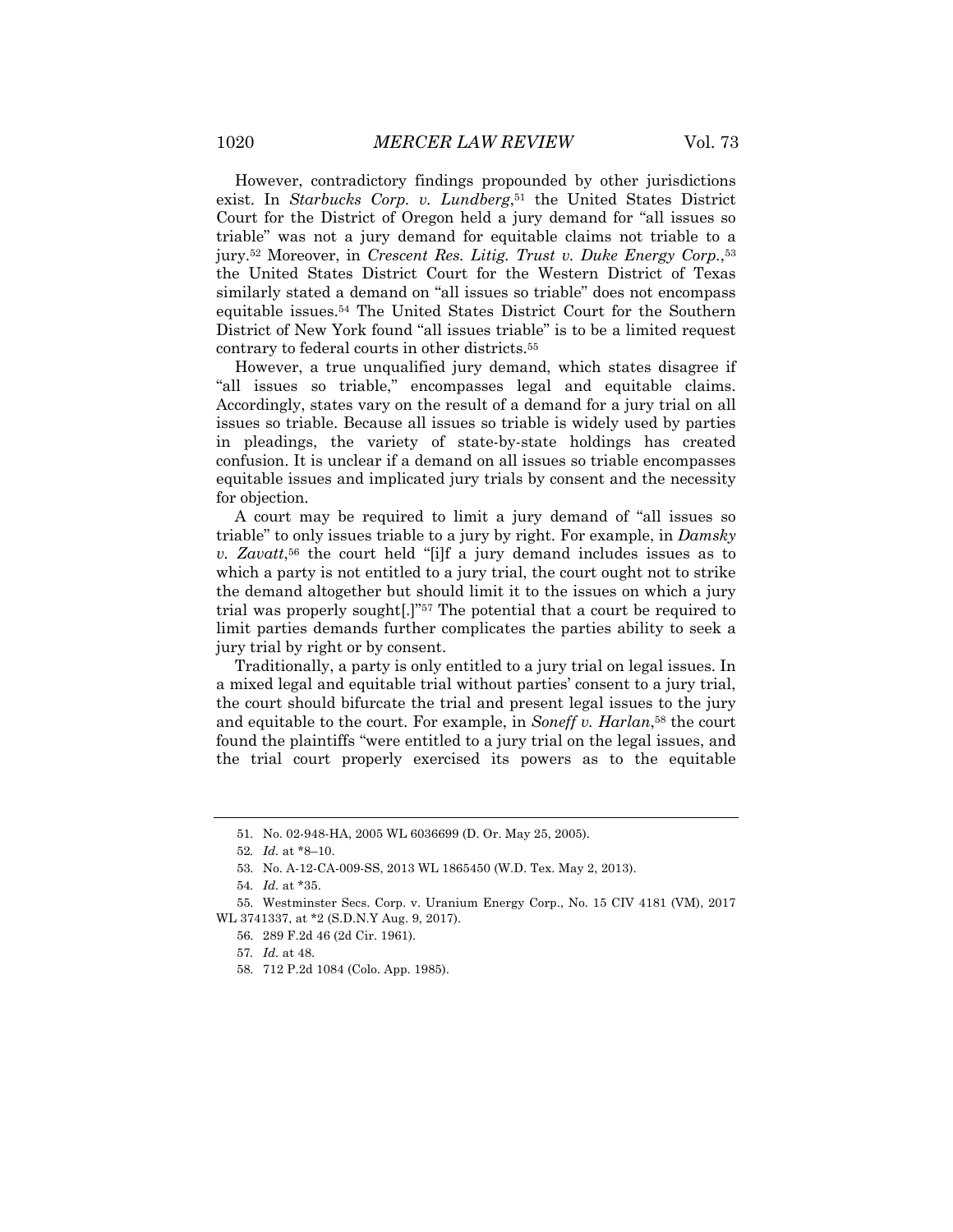claims."59 "[W]here a plaintiff alleges a claim or claims upon which he is entitled to *both* legal and equitable relief, and prays accordingly, there is a right to a jury trial on the legal claim but not on the equitable claim."60 Therefore, the general rule is, should there be no reflection of a demand for a jury trial on equitable issues nor reflection of the opposing party's consent or consent by implication, the court should not present equitable issues to a jury, but should decide the issue as the finder of fact.

A court may also consider the "basic thrust" of an action in determining the right to a jury trial if mixed legal and equitable claims are presented. Where a complaint "joins or commingles legal and equitable claims . . ." the right to a jury trial depends upon "the 'basic thrust' of the action . . . ."61 Therefore, if the basic thrust of an action is legal, it may be proper for a court to grant a trial by jury on both the legal and equitable claims. For example, in *Setchell v Dellacroe*,62 the plaintiff sought specific performance of an agreement, a traditionally equitable remedy. The plaintiff sought in the alternative money damages, a traditionally legal remedy. In *Setchell*, the court held the "basic thrust" of the action was equitable and therefore the parties did not have the right to a jury trial.63 The court relied on the fact that if specific performance was granted, the party would be precluded from a legal remedy.64

Where legal and equitable claims are cumulative, the call can be much closer. In *Miller v. Carnation Co.*,<sup>65</sup> the plaintiff sought damages for trespass, a legal remedy, and injunctive relief for future abatement of the nuisance, an equitable relief. In *Miller*, the court held the basic thrust of the remedy sought to be legal and allowed a jury trial by right on all remedies sought.66 By contrast, in *Zick v. Krob*,67 the court held the plaintiff was not entitled to a jury trial when seeking malpractice claims, a traditionally legal claim, and unjust enrichment, a traditionally equitable claim.68

- 65. 516 P.2d 661 (Colo. App. 1973).
- 66*. Id.* at 664.
- 67. 872 P.2d 1290 (Colo. App. 1993).
- 68*. Id.* at 1293.

<sup>59</sup>*. Id.* at 1088. *See* Allison v. Citgo Petroleum Corp., 151 F.3d 402, 423 (5th Cir. 1998) (general jury demand does not extend to equitable claims).

<sup>60.</sup> Miller v. Carnation Co., 516 P.2d 661, 664 (Colo. App. 1973) (internal emphasis omitted).

<sup>61.</sup> Nat'l Acceptance Co. of Am. v. Mars, 780 P.2d 59, 60 (Colo. App. 1989).

<sup>62.</sup> 454 P.2d 804 (Colo. 1969).

<sup>63</sup>*. Id.* at 807.

<sup>64</sup>*. Id.*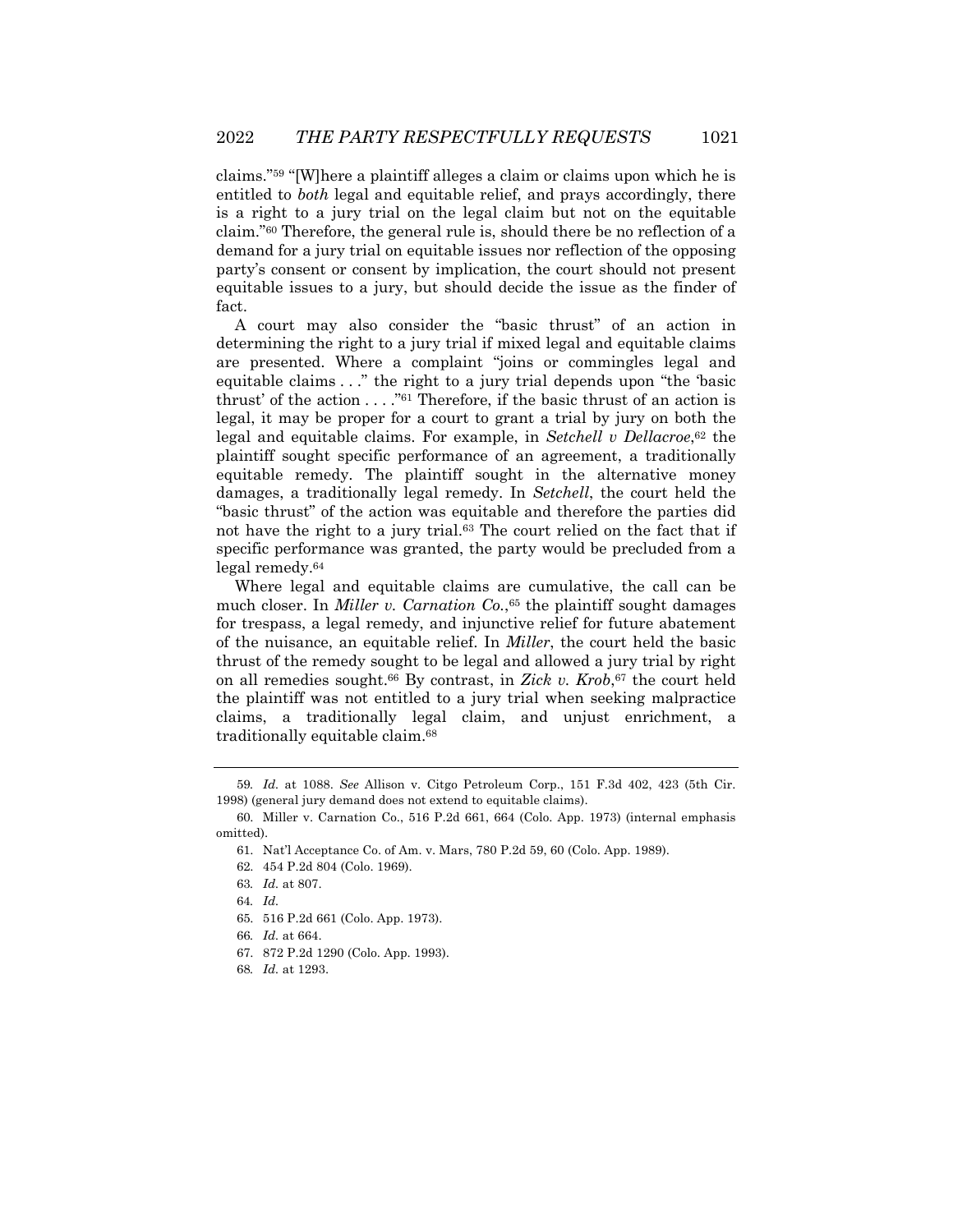Today's trials are typically governed by Trial Management Orders, also known as Case Management Orders. These orders are often submitted jointly by the parties and pre-negotiated in a case or trial management conference. The Trial Management Order is then agreed upon, possibly with changes, by the judge and signed by the judge making it an order. The order then governs the trial. Trial Management Orders establish a court issued schedule under Federal Rule of Civil Procedure, Rule 16(b).69 Most states contain an analogous rule of civil procedure. These scheduling orders can typically only be issued once the parties have met, conferred, and agreed to a trial plan under Federal Rule of Civil Procedure, Rule 26(f).70

The agreed upon scheduling order covers possible issues such as amending pleadings, motions, discovery disputes, and would include the decision to present a trial to a jury or judge.<sup>71</sup> For example, the Colorado Rules of Civil Procedure, Rule 16, requires parties to ask the trial court to exclude claims from the jury's consideration or to identify any dispute about certain issues when setting a Trial Management Order.72 Colorado Rules of Civil Procedure, Rule 16(f)(5), specifies that a trial management order "shall control the subsequent course of the trial" and no modification is permissible unless it "could not with reasonable diligence have been anticipated."73 Accordingly, it is reasonable to assume that should parties not decide which issues are to be tried by a jury, or move for a bifurcated trial before entering a trial management order, the party demanding a trial by jury on all issues so triable likely can assume that "all issues" means all issues triable by right to a jury or permissively triable to a jury.

Essentially, should a suit contain legal and equitable issues, the trial management order—bargained for by the parties, ultimately agreed upon, and typically signed by the judge—should set out which issues are going to a jury or not. Should a party fail to set out issues not to be presented to a jury in the trial management order, it may likely constitute waiver.

Jury trial consent can be given by a party's actions, implication, or conduct, but the waiver must be indicative of the fact that the right is or is not asserted. For example, the Georgia Supreme Court in *Walker v. Walker*,74 held a party's repetitive failure to appear or to enter

<sup>69.</sup> FED. R. CIV. P. 16(b).

<sup>70.</sup> FED. R. CIV. P. 26(f).

<sup>71.</sup> FED. R. CIV. P. 16(c)(2).

<sup>72.</sup> COLO. R. CIV. P. 16(f)(2)(c).

<sup>73.</sup> COLO. R. CIV. P. 16(f)(5).

<sup>74.</sup> 280 Ga. 696, 631 S.E.2d 697 (2006).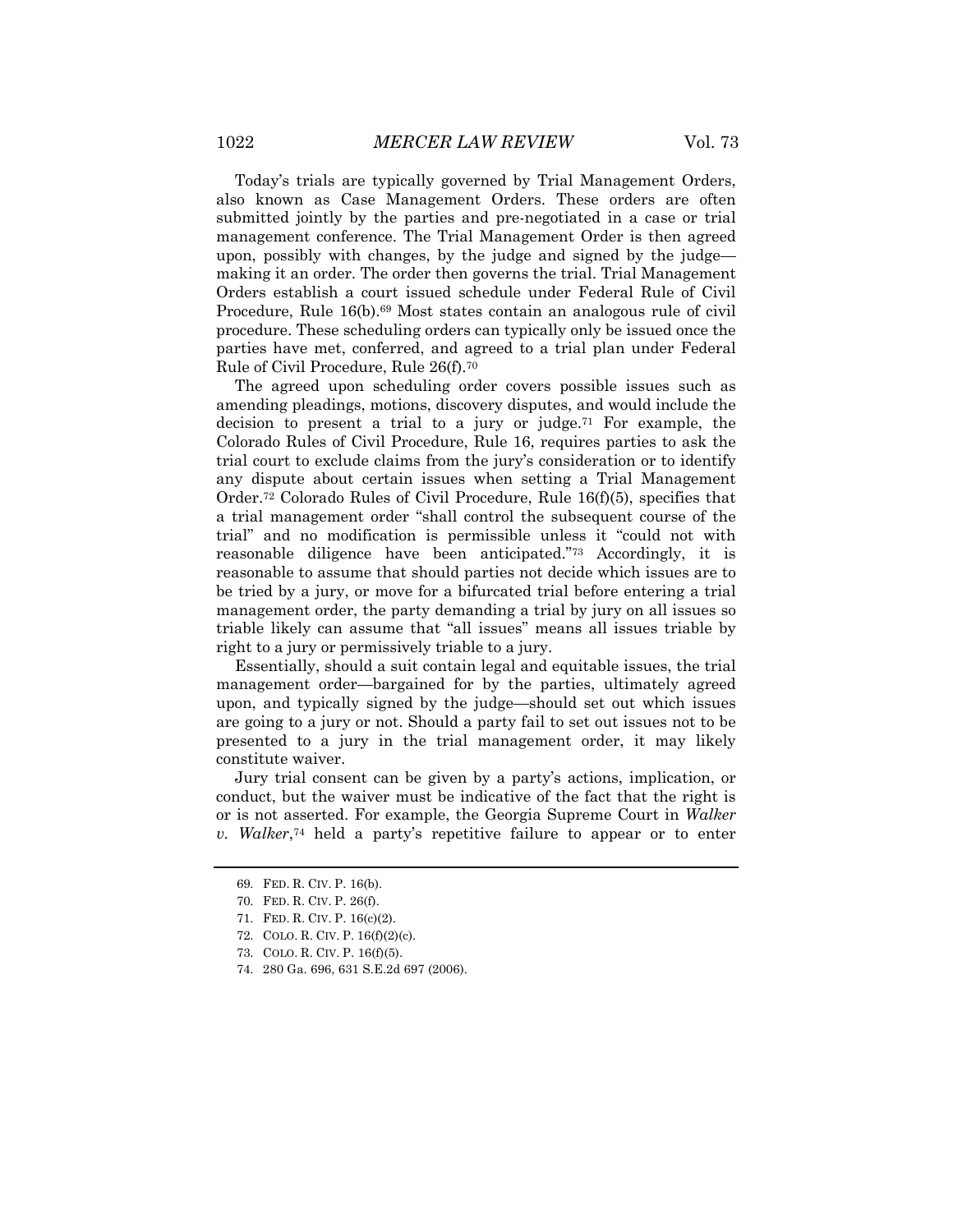pleadings to have "impliedly waived his jury trial demand."75 Minor failures, however, such as showing up late are not indicative of the fact that the right to a jury trial is waived.76 Accordingly, actions of the parties may be interpreted by the court and may result in waiver of the right to be heard on a parties request, or decision not to request, a jury trial.

Another important issue compels courts to disallow an untimely request to remove a case from the jury. In *Hildebrand v. Bd. of Trs. Of Mich. State Univ.*,<sup>77</sup> the court held:

We think that considerations of fundamental fairness and judicial economy militate against this view. Any good trial lawyer will testify that there are significant tactical differences in presenting and arguing a case to a jury as opposed to a judge. To convert a trial from a jury trial to a bench trial (or vice-versa) in the middle of the proceedings is to interfere with counsel's presentation of their case and, quite possibly, to prejudice one side or the other. Further, it is a waste of the additional time and money which is inherent to a jury trial.78

Accordingly, parties must be ensured that when they prepare, analyze, and practice a pre-determined trial strategy, that preparation must not be made all for not by opposing parties' failure to timely object to a jury demand on a permissive issue—or by opposing parties tactful lawyering to disrupt the opposing counsel's trial strategy.

Trial judges should also not be afforded the opportunity to choose, after the fact, between the court's determination and the jury's. Giving a trial judge the authority to grant a party's motion to remove an issue at trial from a jury—especially once the jury has returned a verdict would give the judiciary "veto" power over a decision the judge did not agree with.79 Accordingly, once a jury trial embarks, the parties have consented to a trial by such jury and that consent is binding.

<sup>75</sup>*. Id.* at 698, 631 S.E.2d at 699.

<sup>76</sup>*. Id.* at 698, 631 S.E.2d at 698.

<sup>77.</sup> 607 F.2d 705 (6th Cir. 1979).

<sup>78</sup>*. Id.* at 710. *See* Gloria v. Valley Grain Prods., Inc., 51 F.3d 1045, \*10 (5th Cir. 1995); Pradier v. Elespuru, 641 F.2d 808, 811 (9th Cir. 1981).

<sup>79.</sup> Almog v. Israel Travel Advisory Serv., Inc., 689 A.2d 158, 165 (N.J. App. Div. 1997). *See* Thompson v. Parkes, 963 F.2d 885, 889 (6th Cir. 1992); Nizielski v. Tvinnereim, 453 N.W.2d 831, 834 (S.D. 1990) ("We cannot believe that it is fair to treat a jury's verdict as advisory only *after* the jury has returned its verdict.") (Internal emphasis omitted).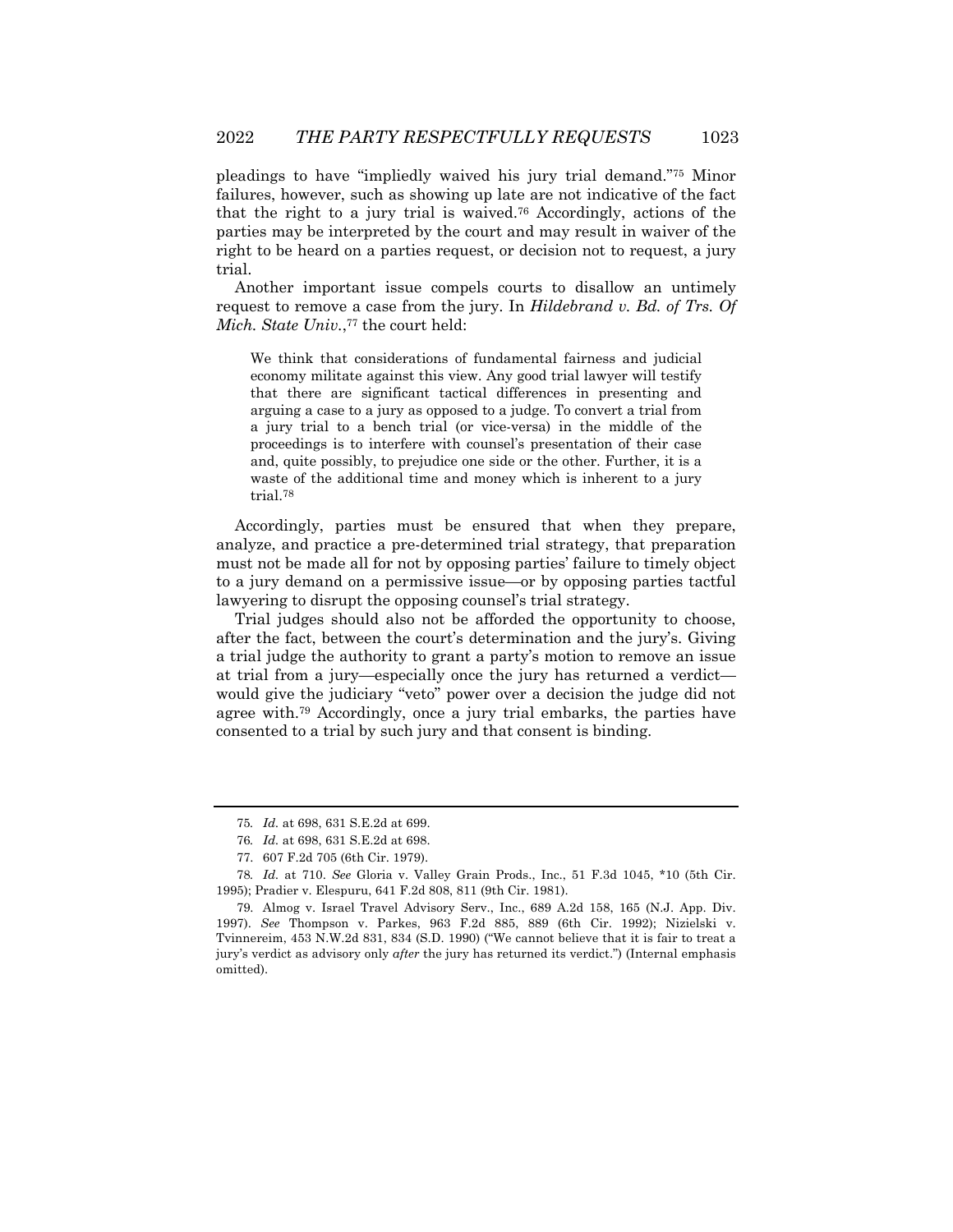#### **1. State Law**

State case law generally supports the finding that a party must object to a jury trial on equitable issues before trial commences. "Trial by jury is a privilege which may be waived."80 When a party has an opportunity to demand it, and omits to do so, he cannot complain that it is denied.81 For example, In *Young v. Colorado National Bank of Denver*,82 the defendant first argued that the jury should not consider the plaintiff's equitable claim at the close of the plaintiff's case-in-chief. On review, the Colorado Supreme Court held the jury's verdict binding stating: "[o]nce [the] court and counsel embark upon a non-jury statutory proceeding in such manner that it is treated as a jury case[.]"83 The court went on to say "[w]here the plaintiff demands a jury trial of a non-jury case and neither the defendant nor the court objects, consent to such trial is deemed to have been given, and the jury's verdict has the same effect as if a jury trial had been a matter of right."84 Accordingly, consent for a trial by jury on equitable issues issues permitted to be tried by a jury, but not triable by right—is given once the court "embark[s]" on a jury trial.85 Moreover, a jury trial by consent becomes a jury trial by right and that right cannot be taken away once the jury trial embarks.

Other courts of appeals have similarly applied the trial-by-consent rule propounded by the Colorado Supreme Court in *Young*. The Georgia Court of Appeal, in *Peacock v. Spivey*,<sup>86</sup> held that a party failed to make a timely jury trial demand and thus he "waived his right to demand a jury trial on the issue."87 The party's request was untimely because the party failed to make a jury motion until after the trial court held a hearing to resolve any pre-trial motions.<sup>88</sup> Another Georgia appellate court case also found a party to have waived his right to make motions regarding a right to jury because the trial had already begun.<sup>89</sup>

In another jurisdiction, *Shuman v. Tuxhorn*,<sup>90</sup> details the same holding. The defendants, after the plaintiff's case-in-chief, moved to

89. Goss v. Bayer, 184 Ga. App. 730, 732, 362 S.E.2d 768, 769 (1987).

<sup>80</sup>*. Flint River Steamboat Co.*, 5 Ga. at 208.

<sup>81</sup>*. Id*.

<sup>82.</sup> 365 P.2d 701 (Colo. 1961).

<sup>83</sup>*. Id.* at 708.

<sup>84</sup>*. Id.* (internal quotation marks omitted).

<sup>85</sup>*. Id.*

<sup>86.</sup> 278 Ga. App. 338, 629 S.E.2d 48 (2006).

<sup>87</sup>*. Id.* at 342, 629 S.E.2d at 53.

<sup>88</sup>*. Id.* at 342–43, 629 S.E.2d at 53.

<sup>90.</sup> 481 P.2d 741 (Colo. App. 1971).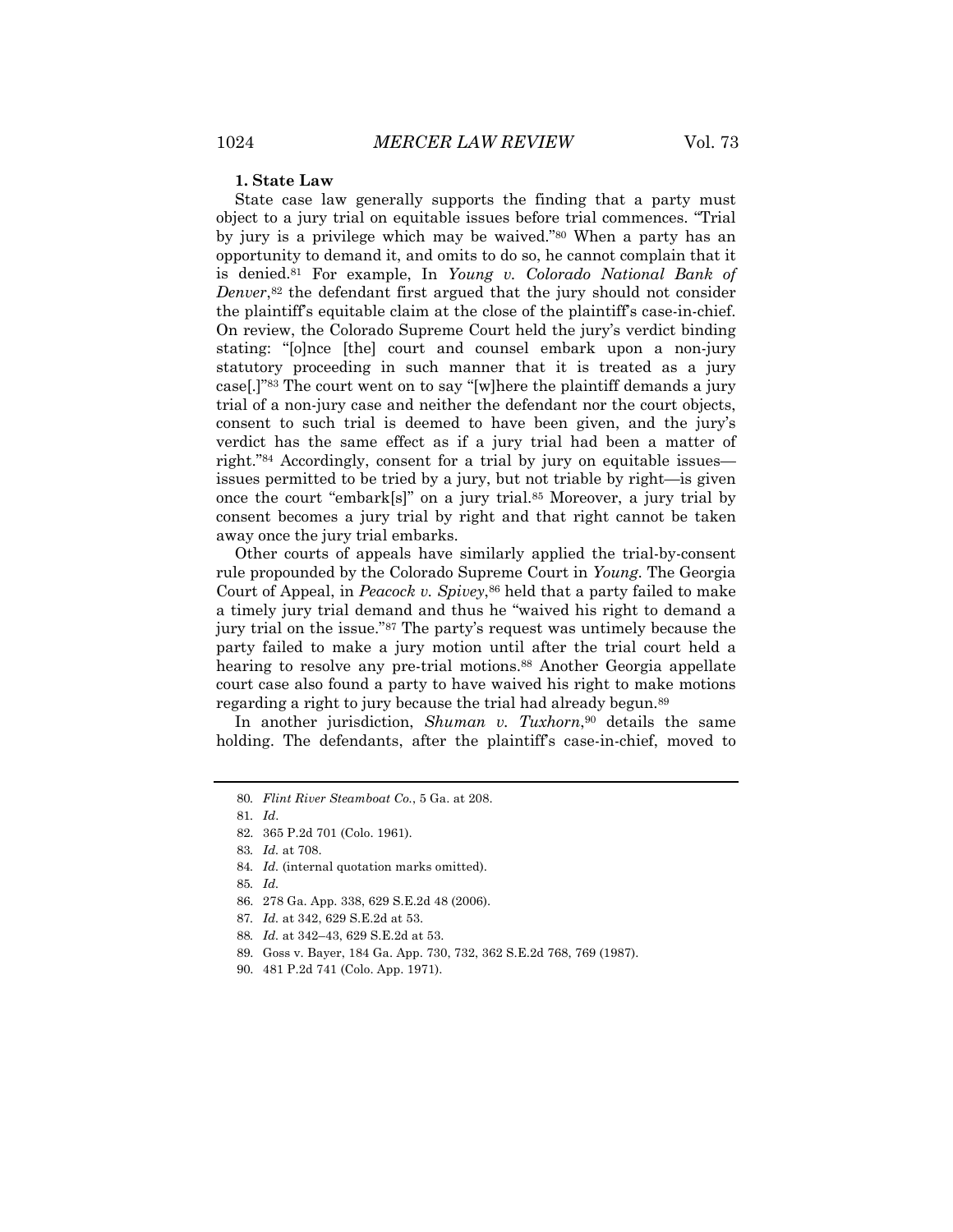dismiss from the jury the plaintiff's equitable claims. The court of appeals held the jury verdict binding because the parties consented to a jury once the trial embarked under the pertinent rules of civil procedure.91 The court reasoned the pre-trial order set the case for a jury trial, and the defendants did not object before trial.92

Several states have held that a defendant grants binding consent to a permissive jury trial on equitable issues when they fail to object before the beginning of trial. Some states are clear that the objection must be made before trial, however, there is no bright line rule. Typically, courts consider the equity of the decision and the impact on strategy. For example, the Kentucky Court of Appeals held in *Roberts v. Jiles' Ex'x*,93 that although only equitable issues were being tried, because the parties embarked on a trial by jury and the defendant acquiesced to a trial by jury until after the trial commenced, consent had been implicitly given and could not now be rescinded.94 In *First Am. Bank W. v. Michalenko*,95 the North Dakota Supreme Court held:

Consent for purposes of this rule need not be express. If one party demands a jury, the other parties do not object, and the court orders trial to a jury, this will be regarded as trial by consent. If there is trial to a jury by consent, the verdict has the same effect as if trial by jury had been a matter of right and cannot be treated as advisory only.96

The North Dakota Supreme Court also held that actions such as failing to object to a jury trial before the pretrial motion deadline, submitting jury instructions, and first objection on the eve of trial result in consent to a jury trial on equitable issue.<sup>97</sup> Therefore, there is no clear deadline for when consent by implication must be given. It is currently unclear when parties must object to equitable issues being sent to the jury; however, parties should be proactive and object as soon as possible.

<sup>91.</sup> COLO. R. CIV. P. 39(c). "In all actions not triable by a jury the court upon motion or on its own initiative may try any issue with an advisory jury, or, except in actions against the State of Colorado when a statute provides for trial without a jury, the court, with the consent of both parties, may order a trial with a jury." *Shuman*, 481 P.2d at 742–43.

<sup>92</sup>*. Shuman*, 481 P.2d at 742–43. *See* First Nat'l Bank of Meeker v. Theos, 794 P.2d 1055, 1060 (Colo. App. 1990) (finding consent with no objection "prior to the trial"); *cf. Di Fede*, 780 P.2d at 541 (finding no consent based on "pretrial objections" and motions).

<sup>93.</sup> 307 S.W.2d 171 (Ky. 1957).

<sup>94</sup>*. Id.* at 174.

<sup>95.</sup> 501 N.W.2d 330 (N.D. 1993).

<sup>96</sup>*. Id.* at 333.

<sup>97</sup>*. Id.*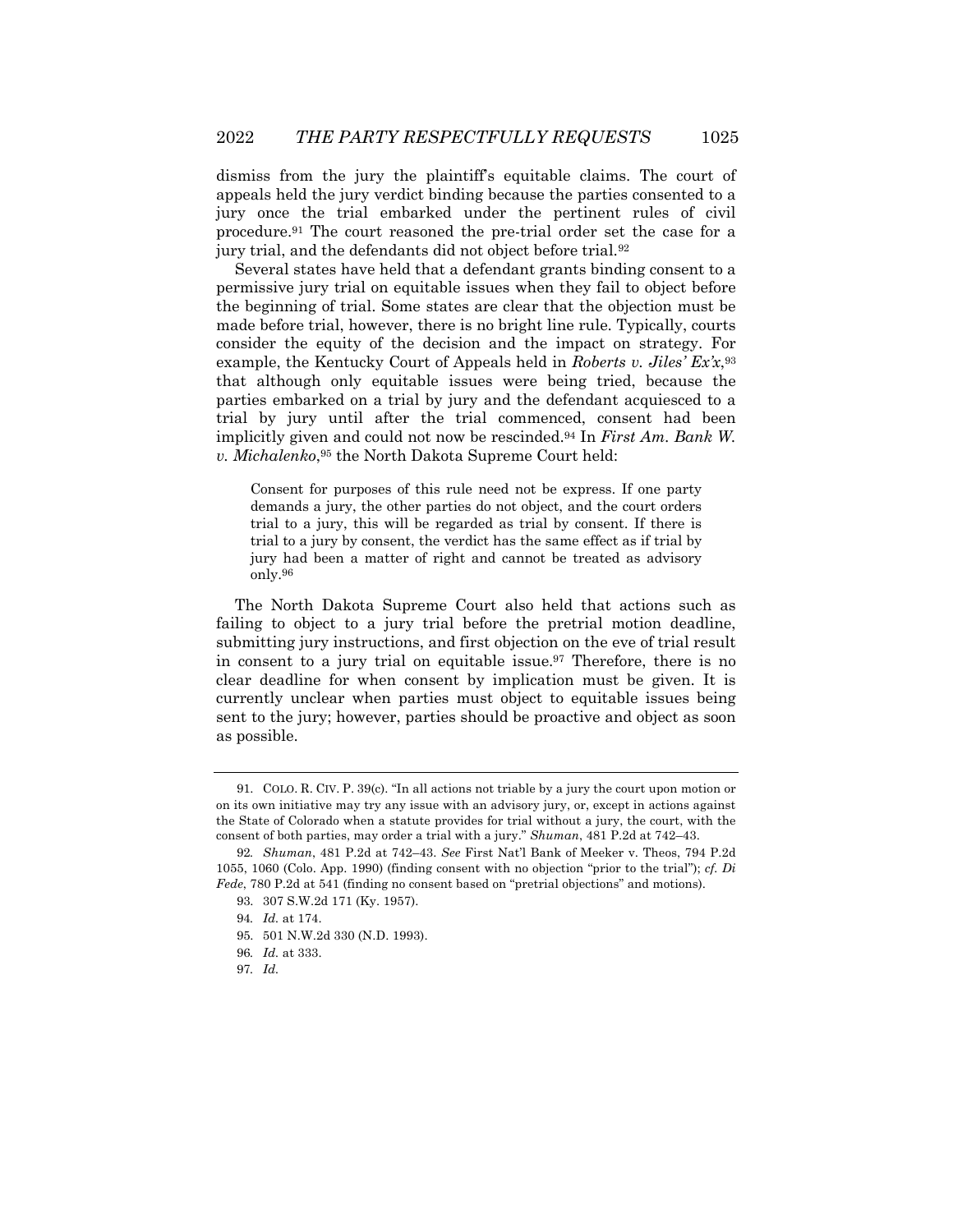It is likely clear however, that consent is given once the trial embarks or begins and is certainly given once the parties present their cases. A ruling to the contrary would have negative impacts on trial strategy, judicial economies, and fairness. For example, a New Jersey court in *Almog v. Israel Travel Advisory Serv., Inc.*,98 held that a party's challenge to the jury's propriety to hear the case could not be questioned for the first time after "the jury retired to deliberate, after summations and charge[.]"99

#### **2. Federal Courts**

Federal Courts, like state courts, have routinely held on appeal that a party consents, implicitly or expressly, to a jury trial on a permissive issue when it fails to object before the commencement of trial. Moreover, that consent is binding and cannot be rescinded. For example, in *RSACO, LLC v. Res. Support Assocs., Inc.*,100 the court held the parties consented to a jury trial because the defendant first raised an objection to a trial by jury at the close of evidence.101 The court held the parties had effectively consented by their delay and the consent was binding.102 In *Gloria v. Valley Grain Prods., Inc.*,103 the court refused to set aside a jury verdict as advisory when the first mention of an advisory jury came "in the middle of the trial."104 In *Thompson v.*  Parkes,<sup>105</sup> the complaint and pretrial order demanded a jury trial, and the trial was set as such. During trial, the defendant first argued that the issue was equitable and therefore a jury trial was inappropriate. The court held the defendant consented to the jury's verdict on the equitable claim by failing to raise the issue before trial.106 Accordingly, federal courts align with state courts in that once a jury trial by consent embarks it becomes a jury trial by right even if the parties did not expressly consent. The federal courts similarly do not provide a bright line waiver deadline, but the fact that it must be before trial is clear.

105. 963 F.2d 885, 885 (6th Cir. 1992).

<sup>98.</sup> 689 A.2d 158, 158 (N.J. App. Div. 1997).

<sup>99</sup>*. Id.* at 165.

<sup>100.</sup> 208 F. App'x 632 (10th Cir. 2006).

<sup>101</sup>*. Id.* at 642–43.

<sup>102</sup>*. Id*.

<sup>103.</sup> No. 94-10332, 1995 U.S. App. LEXIS 42958 (5th Cir. March 31, 1995).

<sup>104</sup>*. Id.* at \*8.

<sup>106</sup>*. Id.* at 889.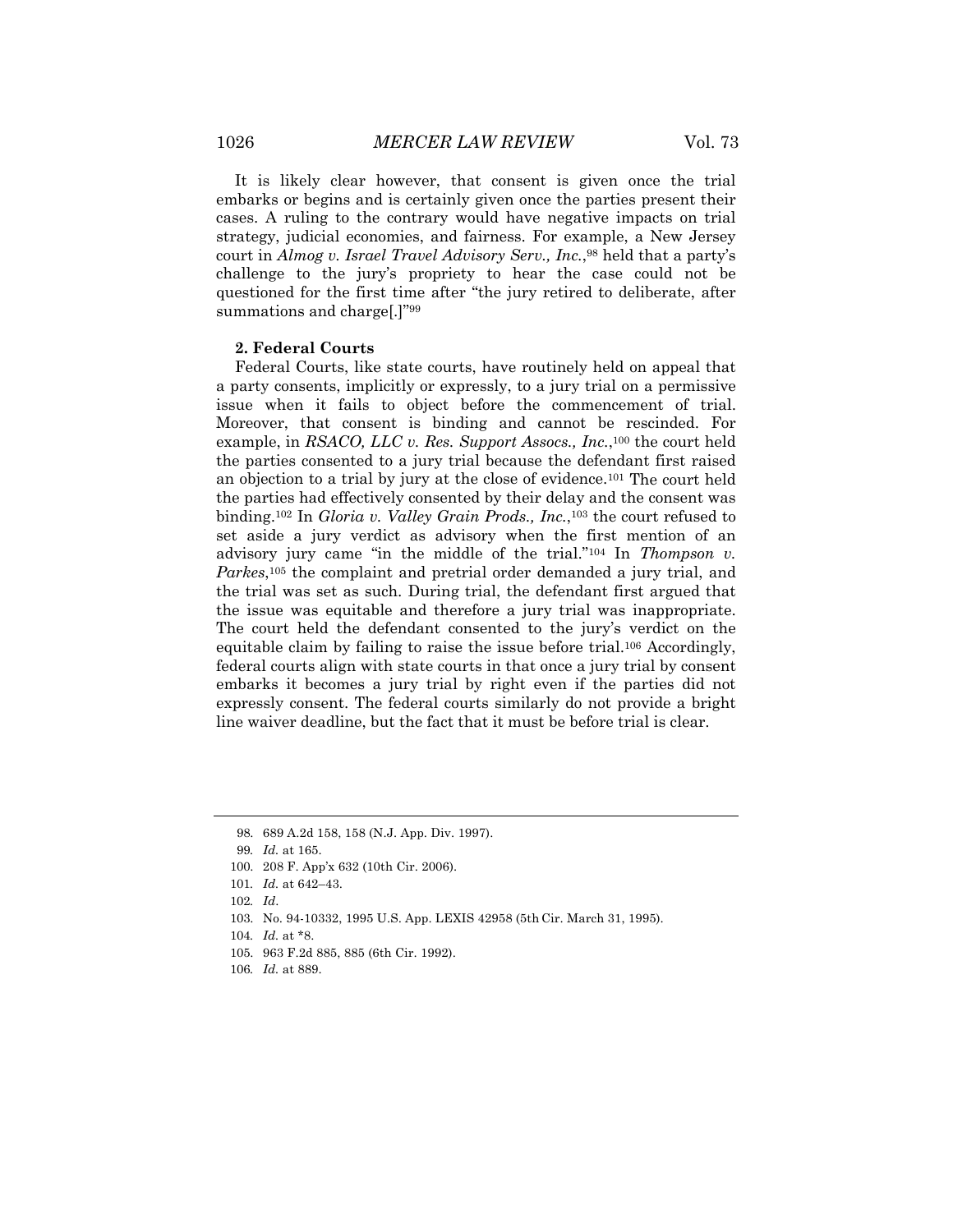#### *B. Equitable Versus Legal Claims*

#### **1. Money Damages**

Parties have a right to a jury trial on all issues that are legal, not equitable. While this rule is not standard across all the states of the United States of America, it is the predominant rule and governs the vast majority of situations. To determine if a claim is legal or equitable, and therefore to determine if a party is entitled to a jury trial by right, courts typically utilize two methods: "Under the first method, courts examine the nature of the remedy sought... [u]nder the second method, courts look to the historical nature of the right that a plaintiff is seeking to enforce."107 If the methods conflict, courts generally prefer to examine the historical nature of the right the plaintiff seeks to enforce.108 A method of recovery being "based" in equitable principles does not, in itself, mean that a method of recovery is equitable. The court must conduct the two-part analysis to determine whether the remedy is legal or equitable as it pertains to a party's right to a jury trial.

Generally, actions for money damages are legal while actions invoking the coercive powers of the court are equitable.109 The Supreme Court of the United States has stated "equitable relief . . . refer[s] to those categories of relief that were *typically* available in equity (such as injunction, mandamus, and restitution, but not compensatory damages)[,]" while "[m]oney damages are, of course, the classic form of *legal* relief."110 Moreover, the Restatement (Third) of Restitution and Unjust Enrichment provides if the plaintiff's remedy "is accomplished exclusively by a judgment for money," then the plaintiff's remedy "is presumptively legal."111 The rule provided by the restatement is generally followed; however, money damages do not *per se* mean a party is seeking a legal remedy. Courts must still use the test detailed above.

Some courts have held that seeking a money judgement alone is not enough to firmly classify a claim as legal. The Colorado Court of Appeals held a party asking for a money judgement "is by no means decisive that the action was one at law."112 Moreover, the same court also propounded that simply because the remedy sought is for money damages, does not, by itself, make it a legal claim, stating "not all forms

<sup>107</sup>*. See* Mason v. Farm Credit of S. Colo., ACA, 419 P.3d 975, 983 (Colo. 2018).

<sup>108</sup>*. Id.*

<sup>109.</sup> Mertens v. Hewitt Assocs., 508 U.S. 248, 255–56 (1993).

<sup>110</sup>*. Id.*

<sup>111.</sup> Restatement (Third) of Restitution and Unjust Enrichment § 4 (2011).

<sup>112.</sup> Johnson v. First Nat'l Bank of Denver, 131 P. 284, 286 (Colo. App. 1913).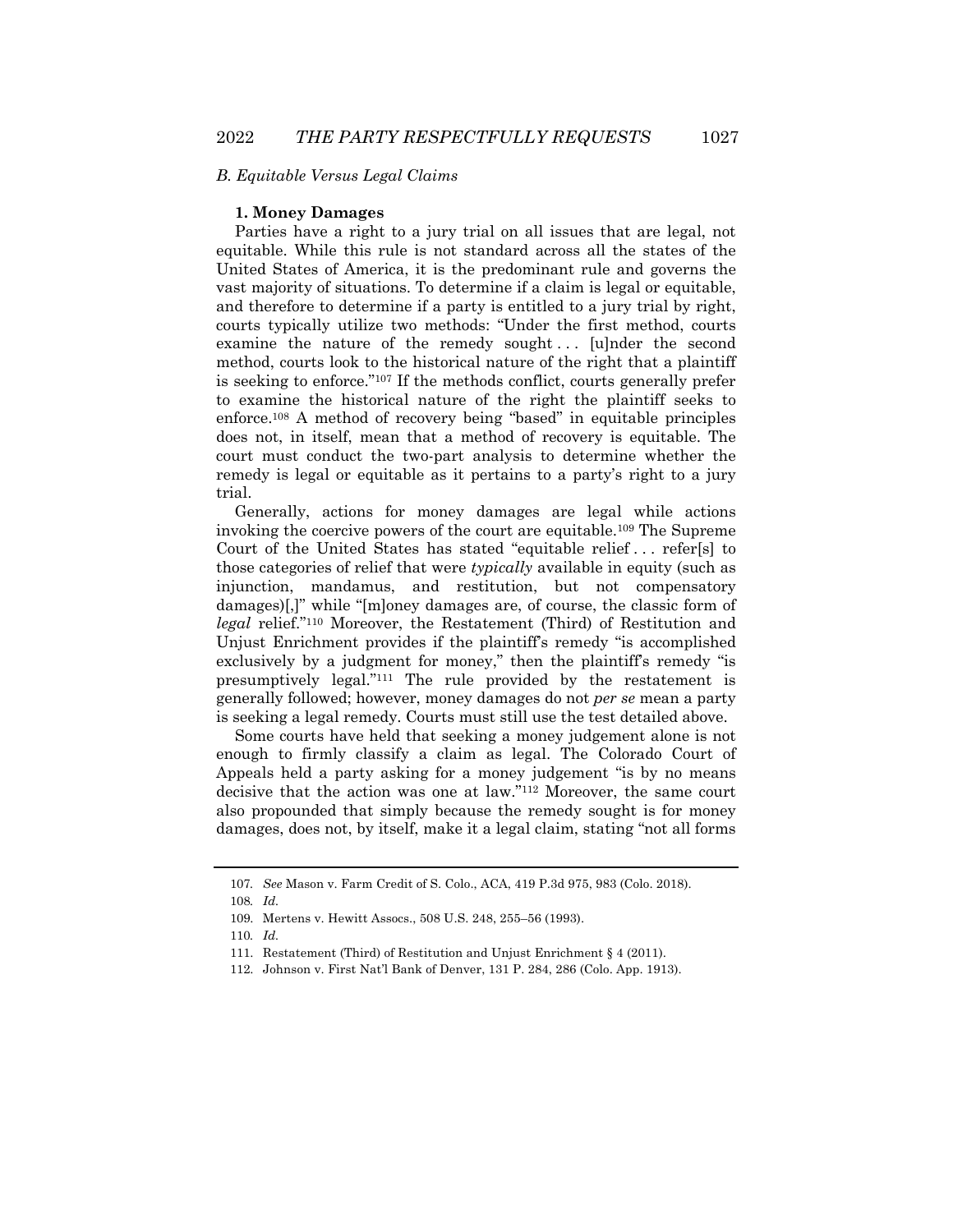of monetary relief need necessarily be characterized as legal relief for purpose[s] of the jury trial requirement."113

The importance of the two-part test comes into play when a party is seeking a claim that traditionally is considered equitable or legal, but does not fall within the traditional understanding after conducting the test. Unjust enrichment, for example, traditionally considered a claim at equity can be considered a legal remedy based on the remedy requested. The Supreme Court of the United States, in *Great-West Life & Annuity Ins. Co. v. Knudson*,114 stated "for restitution to lie in equity, the action generally must seek not to impose personal liability on the defendant, but to restore to the plaintiff particular funds or property in the defendant's possession."115 For example, in *Hottinger Excavating & Ready Mix, LLC v. R.E. Crawford Constr., LLC*,116 the court applied the principles detailed above and found a plaintiff had the right to a jury trial on its unjust enrichment claim because it sought money damages.117 The court further clarified that "for money damages to lie in equity, the money must be 'identified as belonging in good conscience to the plaintiff and can clearly be traced to particular funds in the defendant's possession and the action generally must seek not to impose personal liability on the defendant.'"118

#### **2. The History of the Claim**

Courts also look to the manner in which a claim "was historically enforced by a court of law" when determining whether a party has a right to a jury trial or is permitted to have a jury trial.119 Historically, before the merger of law and equity courts, courts of law tried claims to a jury and courts of equity conducted bench trials without a jury.120 For example, quantum meruit, an "action for the reasonable value of services rendered[,]"derived from the common law action of assumpsit.121 Assumpsit was a common law count tried before juries in the court of law, not before a judge in the court of equities. $122$ 

- 118*. Id.*; *see Knudson*, 534 U.S. at 213.
- 119*. Mason*, 419 P.3d at 983.
- 120. Am. Family Mut. Ins. Co. v. DeWitt, 218 P.3d 318, 322 (Colo. 2009).
- 121*. Quantum Meruit*, BLACK'S LAW DICTIONARY (11th ed. 2019).

122*. See* 1 Dan B. Dobbs, Dobbs Law of Remedies § 4.2(1), at 385 (2d ed. 1993). *See also* Restatement (Third) of Restitution and Unjust Enrichment § 4 cmt. b; J.B. Ames, *The* 

<sup>113</sup>*. Shifrin*, 342 P.3d at 512.

<sup>114.</sup> 534 U.S. 204 (2002).

<sup>115</sup>*. Id.* at 214.

<sup>116.</sup> No. 14-CV-00994-KMT, 2016 WL 9735771 (D. Colo. May 26, 2016).

<sup>117</sup>*. Id.* at \*5.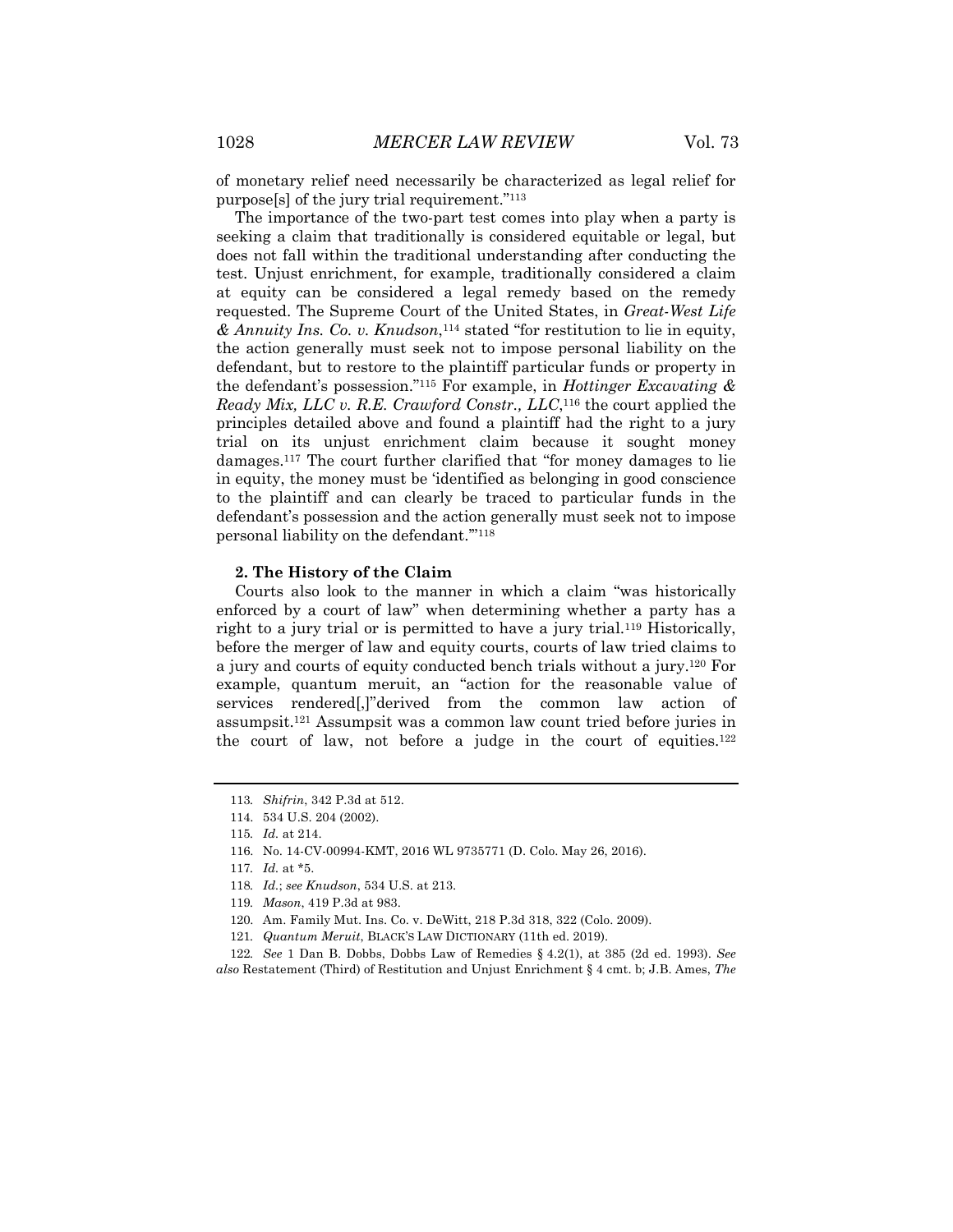Accordingly, although quantum meruit is largely considered to be an equitable doctrine, it is a legal remedy because it derived from a claim presented to the court of law in Old England. Moreover, the Supreme Court of the United States has propounded the same analysis determining quantum meruit, traditionally assumpsit, to be a claim at law. In *City of Monterey v. Del Monte Dunes at Monterey, Ltd.*,123 the court stated the "quasi contract<sup>124</sup> was itself an action at law."<sup>125</sup> Georgia follows the same analysis when determining if a party is entitled to a jury trial. In *Strange v. Strange*,<sup>126</sup> the Georgia Supreme Court held "in civil actions the right of a jury trial exists only in those cases where the right existed prior to the first Georgia Constitution, and the Constitution guarantees the continuance of this right unchanged as it existed at common law."127 Similarly, in Georgia, "there is no state constitutional right to a jury trial with respect to proceedings of statutory origin unknown at time Georgia Constitution was adopted."128 In other words, "[a]ll cases triable without a jury prior to the adoption of the constitution may still be so tried."129 Therefore, state law largely follows federal law which provides that claims arising out of the courts of law are permitted jury trials by right; however, claims arising out of the court of equity may only be brought before a jury with the consent of both parties.

123. 526 U.S. 687 (1999).

124. Quasi contract is another term for *quantum meruit*. *Quantum meruit* is Latin for "as much as he has deserved." It is an equitable doctrine that provides restitution for unjust enrichment. Damages awarded in an amount considered reasonable to compensate a person who has provided services in a quasi-contractual relationship. *Quantum meruit* is not unjust enrichment.

128. Reheis v. Baxley Creosoting & Osmose Wood Preserving Co., 268 Ga. App. 256, 261–62, 601 S.E.2d 781, 787 (2004) (internal emphasis omitted).

*History of Assumpsit*, 2 Harv. L. Rev. 53, 57–8 (1888) (noting that the right to a jury trial is a principal reason that a plaintiff would prefer an action in assumpsit). *And see* Fischer Imaging Corp. v. Gen. Elec. Co., 187 F.3d 1165, 1172–73 (10th Cir. 1999); Austin v. Shalala, 994 F.2d 1170, 1176–77 (5th Cir. 1993); Jones v. Mackey Price Thompson & Ostler, 355 P.3d 1000, 1012–13. (Utah 2015); Scottsbluff v. Waste Connections of Nebraska, Inc., 809 N.W.2d 725, 738 (Neb. 2011); Jogani v. Superior Court, 81 Cal. Rptr. 3d 503, 506–07 (Cal. Ct. App. 2008); Nehi Beverage Co. of Indianapolis v. Petri, 537 N.E.2d 78, 85 (Ind. Ct. App. 1989); Roske v. Ilykanyics, 45 N.W.2d 769, 773–74 (Minn. 1951).

<sup>125</sup>*. Monterey*, 526 U.S. at 717.

<sup>126.</sup> 222 Ga. 44, 148 S.E.2d 494 (1966).

<sup>127</sup>*. Id.* at 45, 148 S.E.2d at 495. Holding where a jury trial was required at common law it is now required by the law of Georgia, unless a change has been made by the Constitution.

<sup>129.</sup> Crowell v. Akin, 152 Ga. 126, 134–35, 108 S.E. 791, 794 (1921).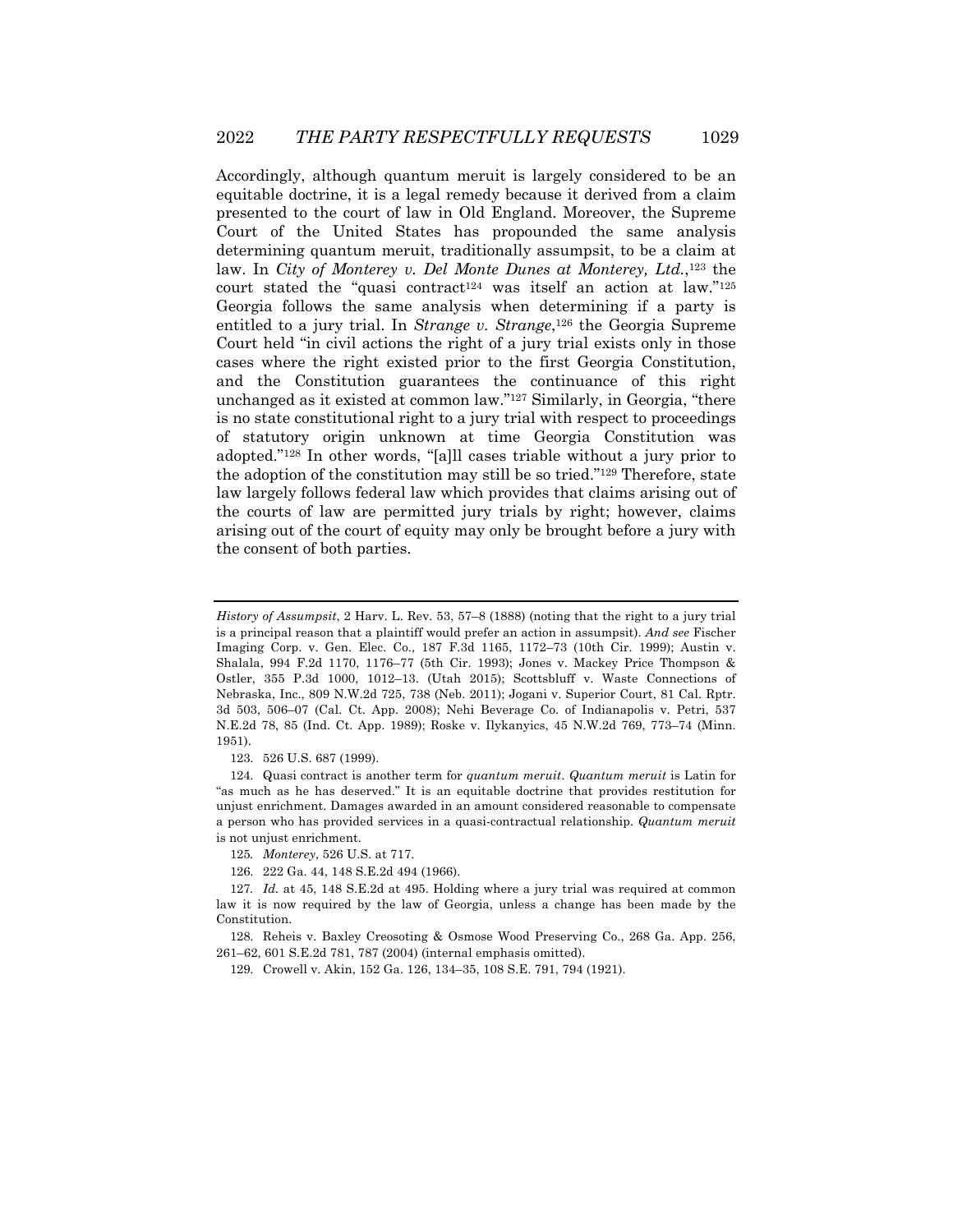There are some instances of courts—even with a clear historical formation of the claim—classifying the claim in another manner. Colorado's highest court for example, which has endorsed and utilized the historical analysis method, stated "[q]uantum meruit is an equitable theory of recovery that arises out of the need to avoid unjust enrichment to a party in the absence of an actual agreement to pay for services rendered."130 The court's classification is contrary to the development of quantum meruit from assumpsit, a claim that originated in the court of law.

Federal and state courts alike have consistently utilized the same historical analysis method and reached the same conclusion. The Washington Court of Appeals in *Auburn Mech., Inc. v. Lydig Const., Inc.*,131 stated "[q]uasi contract developed out of the common-law writ of assumpsit  $\ldots$  an action in a law court  $\lceil \cdot \rceil^{332}$  The Connecticut Appellate Court in *Gagne v. Vaccaro*,133 held "[m]uch of the relief we now think of as restitutionary was available in the English common law courts in an action of assumpsit."134 The West Virginia Supreme Court of Appeals in *Realmark Devs., Inc. v. Ranson*,135 held "the theory on which the plaintiff in this suit seeks money damages, unjust enrichment, sometimes referred to as restitution, a contract implied in law, quasicontract, or an action in *assumpsit*, is the product of a long tradition in law, and is an action at law."136

Federal courts, like state courts, reach the same result. The United States Court of Appeals for the Eleventh Circuit, in *Hughes v. Priderock Capital Partners, LLC.*,137 held "all implied contract actions were part of the action of assumpsit, which was an action at law under the common law."138 The United States District Court for the Southern District of New York in *GSGSB, Inc. v. N.Y. Yankees*,139 stated "since quantum meruit is an action at law, numerous federal courts have allowed actions for quantum meruit to be tried before a jury."140 And, the United

- 139. No. 91 CIV. 1803 (SWK), 1995 WL 507246 (S.D.N.Y. Aug. 28, 1995).
- 140*. Id.* at \*12.

<sup>130.</sup> Melat, Pressman & Higbie, LLP v. Hannon Law Firm, LLC, 287 P.3d 842, 847 (Colo. 2012).

<sup>131.</sup> 951 P.2d 311 (Wash. Ct. App. 1998).

<sup>132</sup>*. Id.* at 315.

<sup>133.</sup> 835 A.2d 491 (Conn. App. 2003).

<sup>134</sup>*. Id.* at 496.

<sup>135.</sup> 588 S.E.2d 150 (W. Va. 2003).

<sup>136</sup>*. Id.* at 153.

<sup>137.</sup> 812 F. App'x 828 (11th Cir. 2020).

<sup>138</sup>*. Id.* at 833.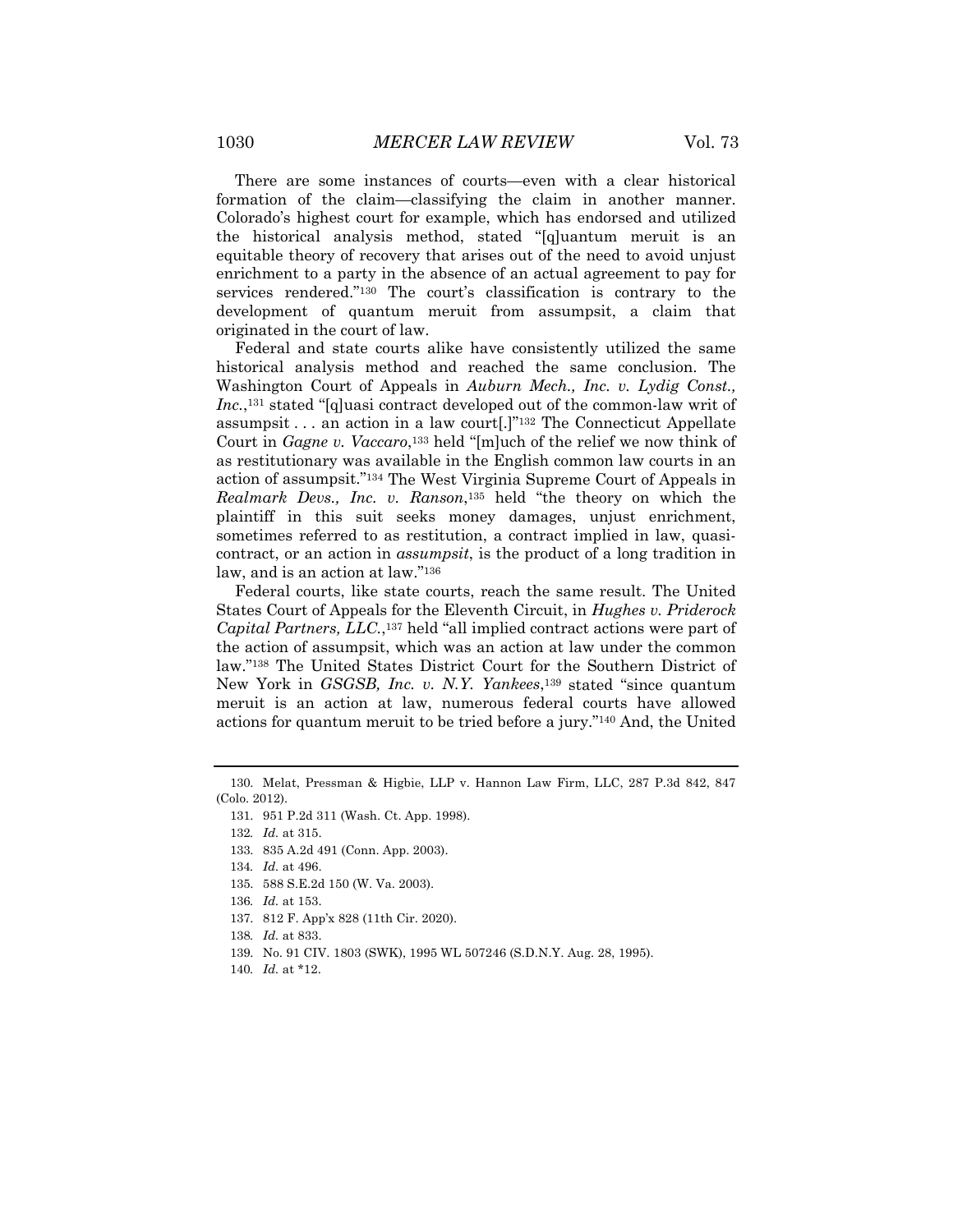States District Court for the Middle District of Florida in *United States ex. rel. S. Site & Underground, Inc. v. McCarthy Improvement Co.*,141 found under federal law, quantum meruit is a legal claim subject to a right to jury trial.142

Accordingly, when trying to determine the right to a jury trial a court must determine if the claim being brought seeks a legal remedy or an equitable remedy. To make that determination, courts are often required to look to the historical formulation of the claim. Should the claim have originated in the courts of equity in Old England, today it benefits from no right to a jury, but should the claim have originated from the Old England courts of law—parties are entitled to a jury trial by right.

#### **3. An Equitable Theory Is Not** *Per Se* **an Equitable Remedy**

Just because a claim or theory may be classified as an equitable theory or is based in equitable principals, the classification or basis alone does not determine the right to a jury trial. The court must perform an analysis of the remedy and history. For example, in *Dudding v. Norton Frickey & Associates*,143 the court defined quantum meruit was an "equitable doctrine;" however, the definition merely refers to quantum meruit's principles of fairness, or equity.144 The Colorado Supreme Court similarly stated "[q]uantum meruit is an equitable theory of recovery that arises out of the need to avoid unjust enrichment to a party in the absence of an actual agreement to pay for services rendered."<sup>145</sup> "Although [the court's description] of quasi contract as 'equitable' has been repeated many times, this refers merely to the way in which a case should be approached, since it is clear that the action is at law and the relief given is a simple money judgment."146 The rule is clear, courts must perform the test to discern if a claim is legal or equitable and only then can a court determine if the parties are entitled to a jury trial by right or need both parties consent to present the issue to a jury.

A description of a theory as equitable only discusses the manner in which it is thought, not the manner in which it provides a remedy. In

<sup>141.</sup> No. 3:14-CV-919-J-PDB, 2017 WL 10434414 (M.D. Fla. Feb. 3, 2017).

<sup>142</sup>*. Id.* at \*7 n.6.

<sup>143.</sup> 11 P.3d 441 (Colo. 2000).

<sup>144</sup>*. Id.* at 445.

<sup>145</sup>*. Melat*, 287 P.3d at 847.

<sup>146.</sup> 1 George E. Palmer, The Law of Restitution § 1.2 at 9 (1978); *see Jones*, 355 P.3d at 1016.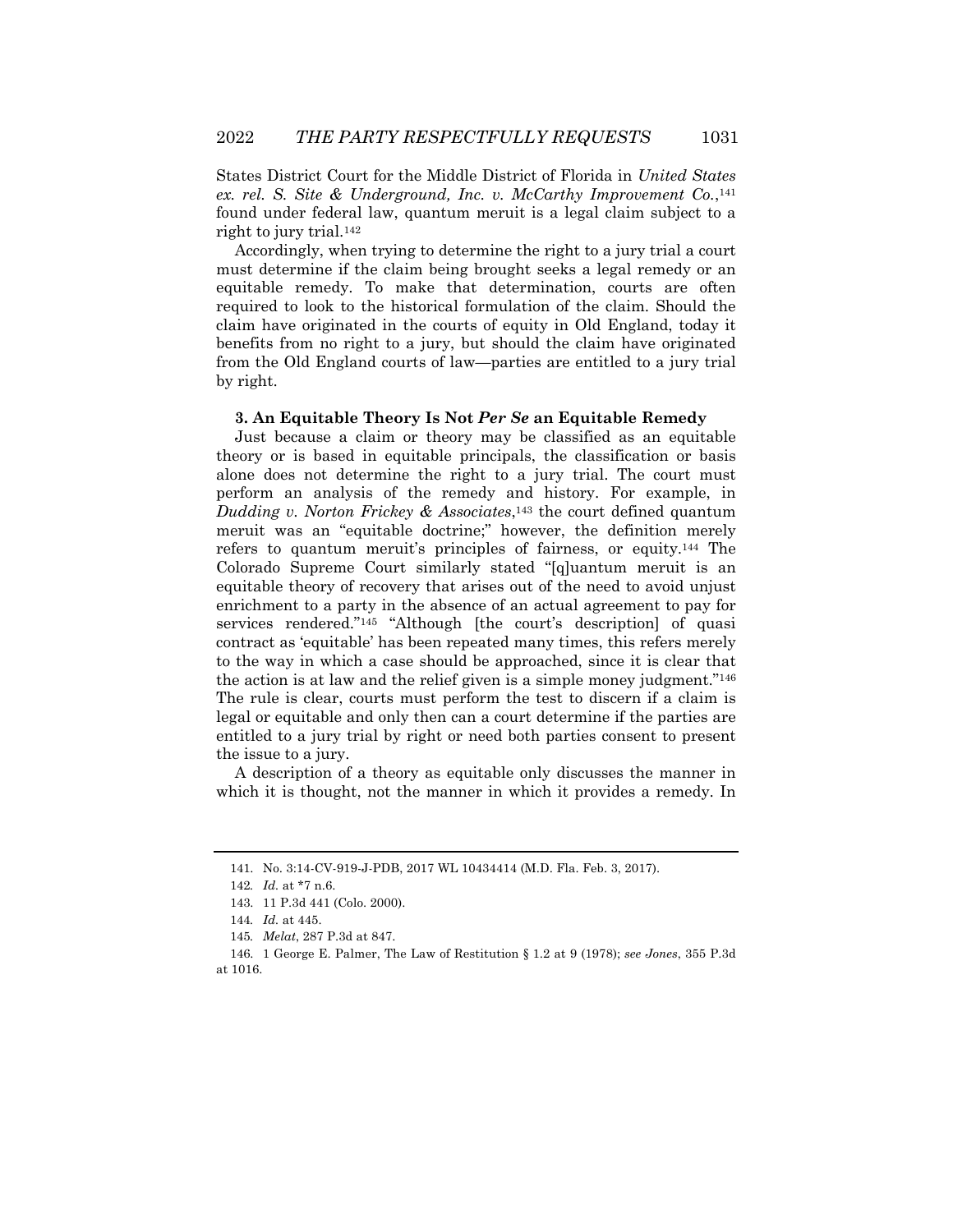Jones v. Mackey Price Thompson & Ostler,<sup>147</sup> the Utah Supreme Court clarified:

When [courts] described quantum meruit or unjust enrichment as 'equitable,' [courts] meant merely to describe the way in which the claim should be approached . . . . [P]rior opinions should not be read to impliedly hold that a claim for quantum meruit is 'equitable' for purposes of the right to a jury trial.<sup>148</sup>

Moreover, the Eleventh Circuit similarly stated in *Hughes*, "[quasi contract and quantum meruit] are legal fictions providing a remedy to prevent unjust enrichment, thereby promoting justice and equity. But, they are legal fictions created by courts of law. They were triable at law and not in equity, thus one is entitled to jury trial upon them."149 Accordingly, the promotion or theory behind a claim bears no weight on whether or not the claim is legal or equitable. Courts must determine the remedy sought and consider its historical formulation regardless of the principals the claim is built upon.

#### III. ANALYSIS

To many if not most Americans, a jury trial seems to be the only way to decide a case—civil or criminal. This understanding is likely guided by popular culture, a limited understanding of the judiciary system, and the fundamental understanding that we are judged by a jury of our peers. Thanks to the Sixth Amendment, everyone is entitled to a jury trial in criminal cases. However, parties to civil suits are often not afforded the same right. Many laypeople are unaware of this distinction.

The reality of civil suits is much different than what people consume on television or social media. In reality, juries decide less than 1% of civil cases that are filed in court.150 While the lack of jury trials may seem strange given the guarantee provided by the Seventh Amendment of the United States Constitution that "[i]n Suits at common law, where the value in controversy shall exceed twenty dollars, the right of trial by jury shall be preserved[,]"151 the actual scope of the Seventh

<sup>147.</sup> 355 P.3d 1000, 1000 (Utah 2015).

<sup>148</sup>*. Id.* at 1016.

<sup>149</sup>*. Hughes*, 812 F. App'x at 833–34.

<sup>150.</sup> Renee Lettow Lerner & Suja A. Thomas, *The Seventh Amendment*, NATIONAL CONSTITUTION CENTER (Oct. 24, 2021, 11:15 AM), https://constitutioncenter.org/interactive-constitution/interpretation/amendmentvii/interps/125.

<sup>151.</sup> US CONST. amend. VII.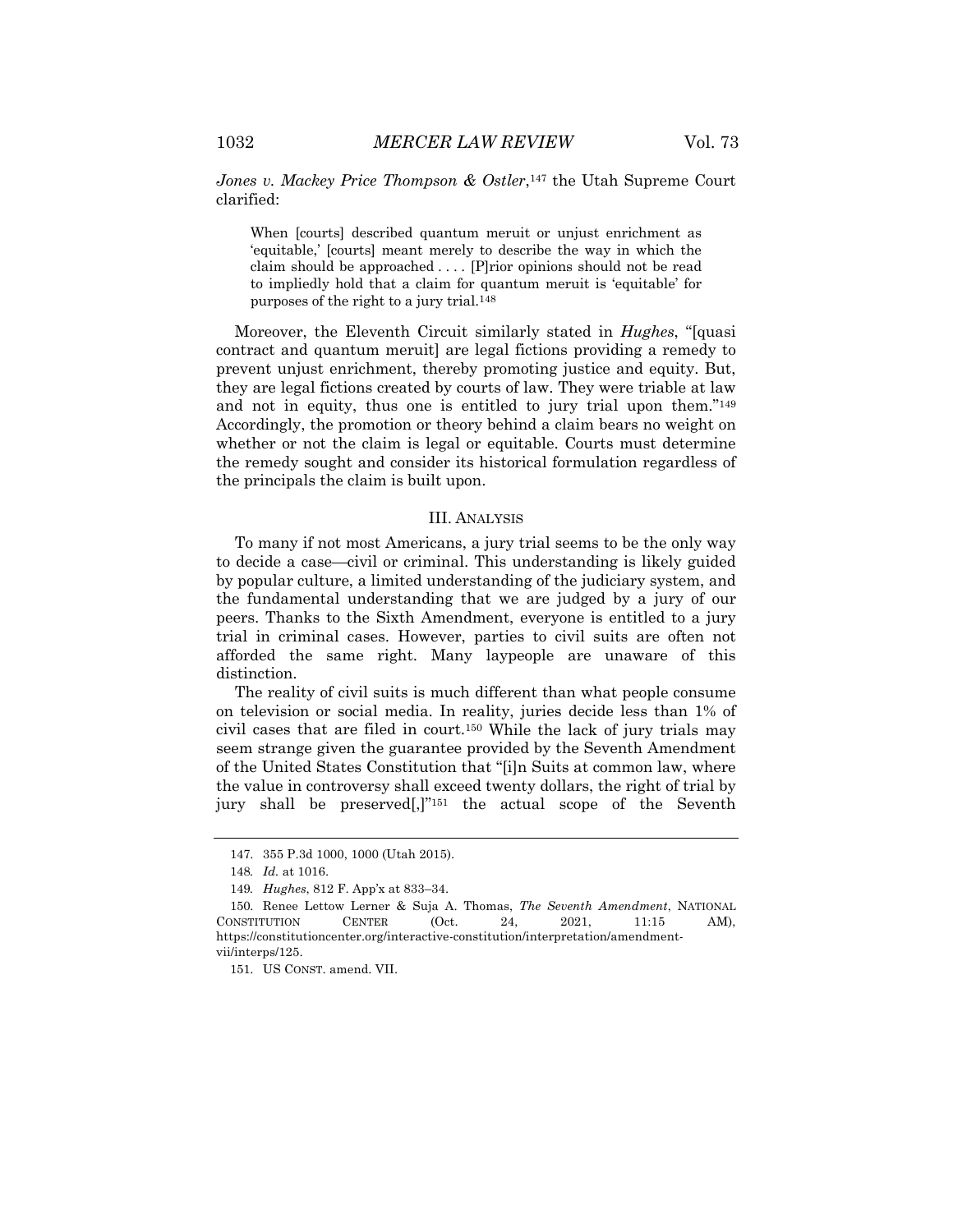Amendment is quite narrow. The Seventh Amendment does not apply to state court systems. The Supreme Court of the United States has required states to protect almost every other right in the Bill of Rights; however, the Court has not required states to protect the right to a jury trial in civil trials.152 Many states have protected the right to a jury trial on their own volition, but many have also decided not to protect the right.

The United States is one of the few countries to require a jury trial in federal civil cases. Jury trials were historically not permitted by developed countries. Today civil jury trials have largely been abolished.153 However, many people still believe that they are always afforded the right to a jury. The American belief that you are always able to go before a jury has its upsides. People generally believe in the fairness juries provide, but civil suits are often more capably handled by judges. Bench trials are often cheaper, faster, and more effective. Attorneys also prepare for jury trials and develop strategy much different than if they were going before a judge. The right to a civil jury trial exists federally, but not all states provide the same right. Maybe the right should be abolished or limited? Considerations of judicial economies certainly favor bench trials. Moreover, the issues that arise out of timing, waiver, and consent when seeking a jury trial by consent raise problems that can negatively impact parties. Civil jury trials are already largely extinct abroad. Maybe it is time that they no longer exist in the United States.

#### *A. Jury Trials Versus Bench Trials*

The civil jury trial is almost extinct. Civil jury trials are long, expensive, and unpredictable. Even when they are available, almost no party wants to use them. Often, parties much prefer a bench trial and the resulting decision by a judge. In fact, more often than not, parties reach an agreement before trial and settle the case in a manner beneficial to both parties. The shortcomings of the civil jury trial have led to countries all over the world abolishing the right to a jury trial in civil disputes; however, this right is protected in the United States in federal courts by the Seventh Amendment.

<sup>152.</sup> Minneapolis & St. Louis R. Co. v. Bombolis, 241 U.S. 211, 221–23 (1916).

<sup>153.</sup> Lerner & Thomas, *supra* note 150.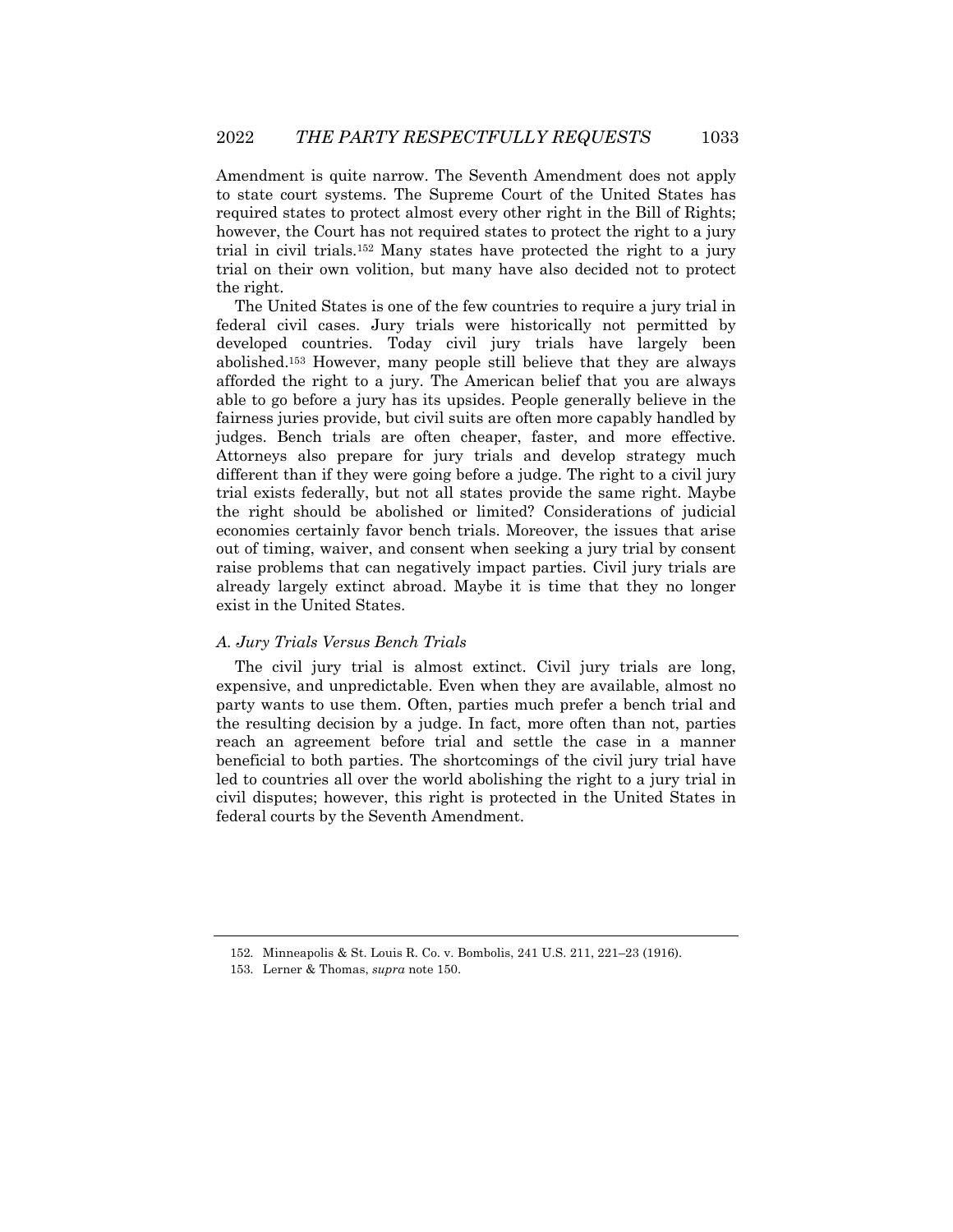#### **1. Is the Seventh Amendment Still Needed?**

The Seventh Amendment was passed by the Founding Fathers due to political pressures. 154 At the time of the Seventh Amendment's passage, America's desire for independence from the Old England institution was at an all-time high. The civil jury was an Old England institution used in the court of law. In the eighteenth century, when American colonists began to serve on juries, the jury became a way for Americans to rebel against hated English laws. American juries would refuse to follow English law and therefore nullify such law. Accordingly, when the Americans drafted the Constitution, they saw juries as a powerful means of rebellion from English law and a tool to protect American law. The right to a jury in both civil and criminal trials was therefore preserved.155

After Americans gained their independence, the people were able to form their own federal and state republics and govern themselves as they saw fit. With the development of their own laws and governance system, the civil jury trial became much less important to the American people. It was no longer needed as a tool to rebel from Old England. Moreover, jury nullification, or the act of a jury refusing to follow a law, became problematic when juries were nullifying laws created by democratically elected officials and not created by what colonists saw as tyrants across the pond.156

Civil jury trials also have many intrinsic shortcomings. Juries often have difficulty understanding issues involving complex facts and law. Issues of complex fact and law are often better decided by judges. Judges benefit from a legal education, legal experience, and judicial experience. Jurors also must hear all the evidence at once and decide the case. It is impractical to require a jury to continue to return to the courthouse. A judge, however, may take the evidence and facts under consideration and deliberate before returning a decision. The

<sup>154.</sup> I write this section with the caveat I do not think the Seventh Amendment would, or could, be abolished given the: (1) constitutional requirements for amendment abolition; and (2) current political landscape. However, I write the section to discuss its effectiveness and use. I do feel that action could be taken at the state level to abolish the right to civil jury trials. A zealous state legislature could enact law—given that state law typically covers the right to civil jury trials for state law issues—and state constitutions are much easier to alter than the United States Constitution.

<sup>155.</sup> Renee Lettow Lerner, *The Problem of the Seventh Amendment and Civil Jury Trial*, NATIONAL CONSTITUTION CENTER (Oct. 24, 2021, 11:15 AM), https://constitutioncenter.org/interactive-constitution/interpretation/amendmentvii/interps/125#the-problem-of-the-seventh-amendment-and-civil-jury-trial-renee-lettowlern.

<sup>156.</sup> Lerner & Thomas, *supra* note 150.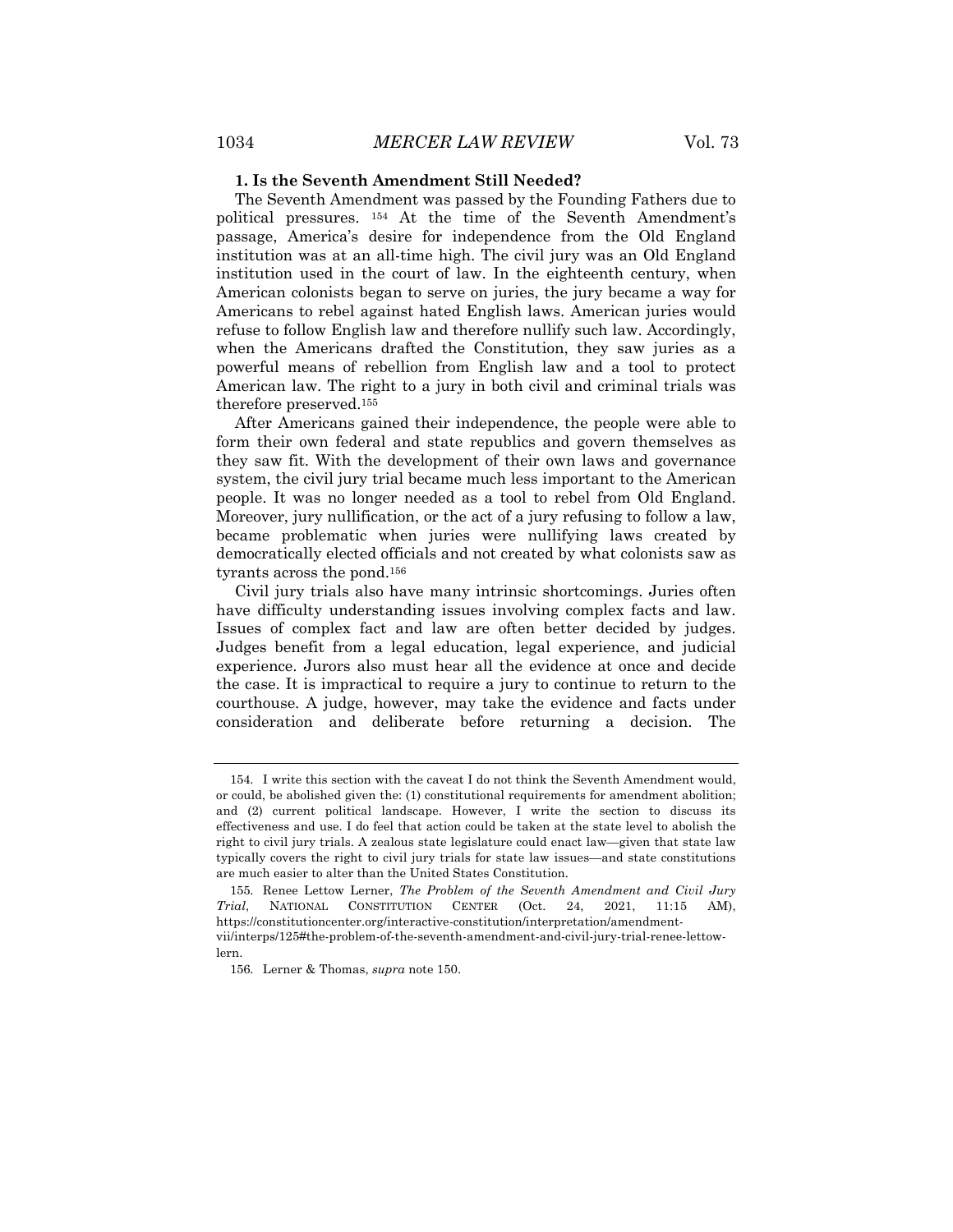shortcoming of civil juries was address by Old England with rules called "pleading rules;" however, the civil jury system in the United States is not burdened by the same rules. In Old England, civil jury trials were limited in the number of parties that could appear, the number of claims a party could make, and the remedy that could be sought. In fact, the court of equity, where no jury is utilized, was a result of the need for more complicated issues to be resolved in Old England.

Civil juries are even less suited to decide modern civil disputes. There is no limit to the complexity of issues that juries can hear in modern civil suits. The issues may, and often do, involve elaborate rules of evidence, expert testimony, and complicated jury instructions. Moreover, pre-trial discovery now allows parties to better understand the situation before trial and judges are now permitted to dismiss a case on summary judgement if a claim does not meet the requirements. Most importantly, the fact that many states have decided against protecting the right to a civil jury trial speaks volumes.

However, it should be pointed out that one stalwart of the modern civil litigation bar and the legal community in general—personal injury attorneys and the lobbyist behind them—would almost certainly go to great lengths to protect the right to a civil jury trial as it is critical to their profession.

The Seventh Amendment was passed under tremendous political pressure. Colonists wanted, above all, to escape the tyrannical rule of Old England and saw the civil jury as a means to achieve that goal. Today; however, juries don't wield the same power. They are ill-suited to hear complex civil issues. Moreover, most civil suits, if they make it to trial, are presented to a judge without parties ever considering enlisting a jury.

#### **2. The Effectiveness of Civil Jury Trials**

That is not to say; however, that civil jury trials and the option to seek a civil jury trial does not have its pros. Jurors often have more compassion than judges. They are susceptible to being influenced by personal appeal or testimony. Jurors are also typically an easier audience than the judge. Judges sitting as the finder of fact are much more in tune with technical rules, requirements, and details. Judges are trained, as lawyers, to analyze the facts and law and make a decision unlike jurors. However, the same considerations can work against a party. Jurors can become too emotional and are highly unpredictable compared to a judge sitting for a bench trial. Parties may; however, often hold solace in the fact that a jury trial is decided by many, not one. In fact, one issue with bench trials is that there is only one voice. It is possible for judges to be too predictable. The voice of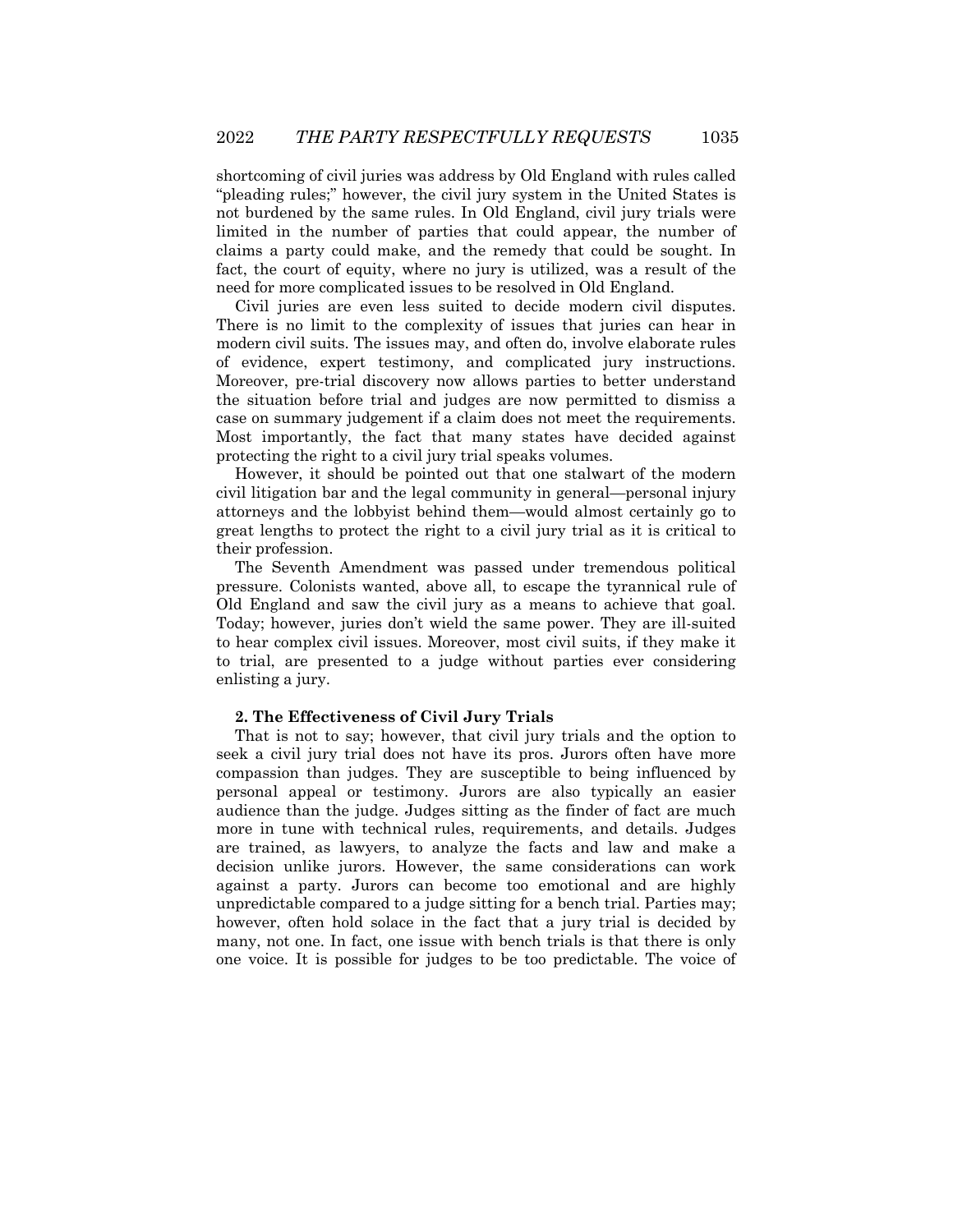many can protect a party against a "bad" judge, or a judge having a bad day. Moreover, sometimes a fresh set of eyes on an issue is more effective than the judge who has been involved since the outset.

The importance of jury trials to a democratic society is engrained in American ideals. Thomas Jefferson said himself, "I consider [trial by jury] as the only anchor, ever yet imagined by man, by which a government can be held to the principles of [its] constitution[.]"157 The jury trial effectively maintains checks and balances and prevents tyrannical judges from developing. Moreover, in a civil case, jurors being a jury of your peers—are often best suited to determine community standards and expectations in accordance with the law.

There may also be strategic reasons to choose a civil jury trial as opposed to a bench trial. The standard of proof is lower in civil trials than criminal trials. Jurors, in comparison to judges, have a limited understanding of the burden of proof, how that burden can be shifted, and how that burden may be met. Juries often find for the plaintiff given their limited understanding of the burden of proof that must be met. A jury trial allows parties to focus on maximizing recovery and focus less on meeting the exact technical requirements and legal intricacies. Juries also tend to award much more than judges, especially when the party can put on a compelling story.<sup>158</sup> Accordingly, just because the use of civil jury trials is rare, there is still major strategic advantages to seeking a jury trial by consent on equitable issues.

#### *B. Strategic Implications at Play When Seeking a Jury Trial by Consent*

The difficulty in determining if parties have the right to jury trial raises strategic issues when attorneys and their parties develop a strategy and trial plan. Judges are required to examine the history of a claim and the remedy it is seeking to determine if a party is entitled to a jury trial. Parties may also seek to get the consent of the opposing party, raising issues of waiver, consent, and timing. With some remedies, the right to a jury trial is not clear at the outset of a dispute. Take for example the issue discussed in the above section, quantum meruit. Quantum meruit is considered an equitable theory; however, it is a remedy that derived from the common law claim of assumpsit. Assumpsit originated in the Old English courts of law. Therefore,

<sup>157</sup>*. From Thomas Jefferson to Thomas Paine, 11 July 1789*, FOUNDERS ONLINE https://founders.archives.gov/documents/Jefferson/01-15-02-0259 (last visited Mar. 25, 2022).

<sup>158</sup>*. Trial by Jury May Be a Better Choice Than a Bench Trial*, HG.ORG LEGAL RESOURCES (Oct. 24, 2021, 11:15 AM), https://www.hg.org/legal-articles/trial-by-jury-maybe-a-better-choice-than-a-bench-trial-6613.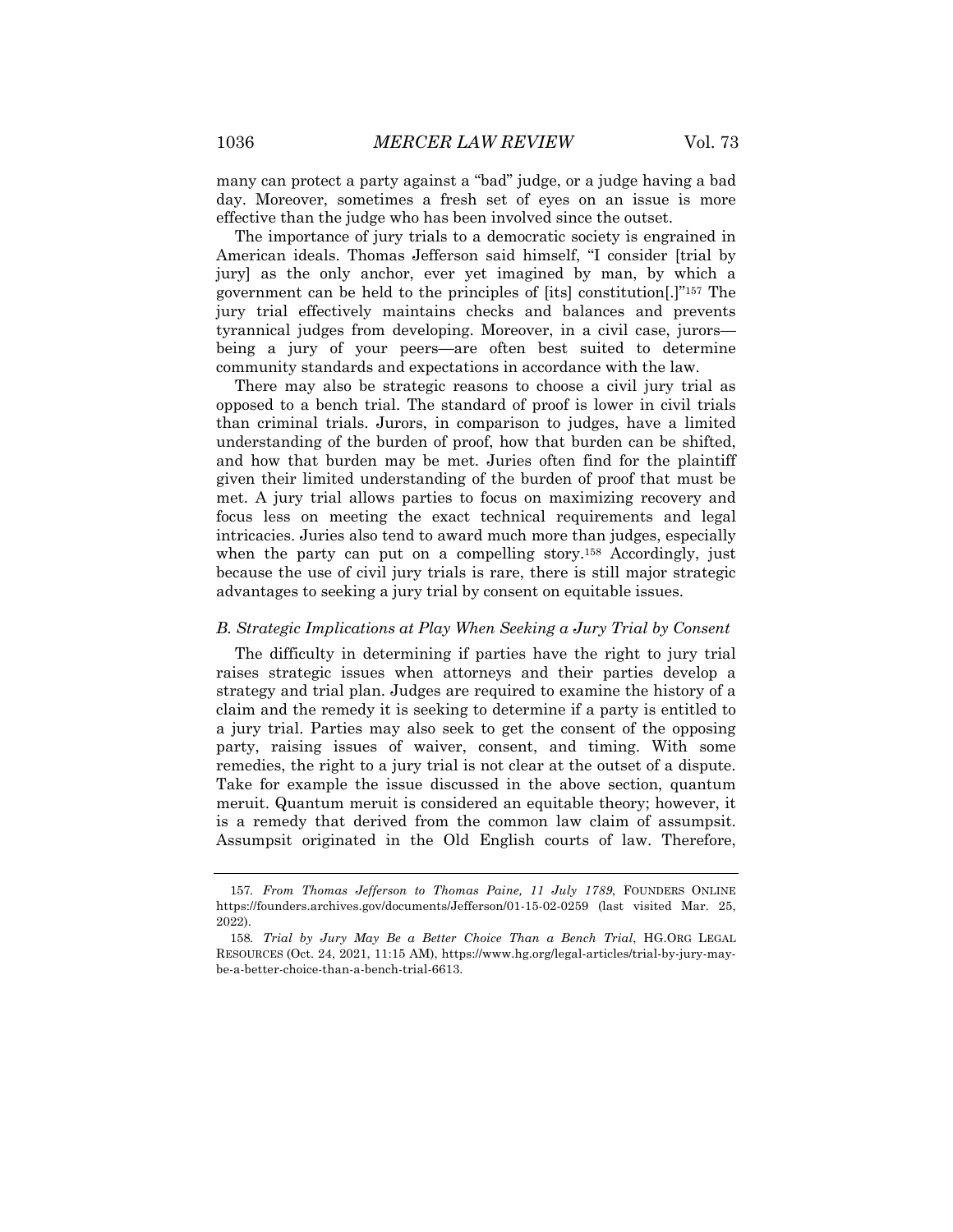parties seeking a remedy under quantum meruit are entitled to a jury by right. The right to a jury trial under quantum meruit, for example, is not abundantly clear. Because of this, parties can fall into the trap of consenting to a jury trial when they believe there is no right by failing to object to the opposing parties jury demand.

In the United States, if a civil case goes to trial, which is unlikely to begin with, it is likely to be tried from the bench. Lawyers develop and utilize different strategies when presenting a case to a jury versus a judge. In jury trials, the jury is the ultimate fact finder, but has no knowledge of any pre-trial motions, theories, or actions. Conversely, in a bench trial, the judge is the ultimate fact finder and is typically very familiar with the case. Because judges are engaged with a case from the outset, should the party plan for a bench trial, the attorney has the unique ability to influence the judge's opinion on the case prior to the trial with carefully crafted pre-trial motions and briefs. For example, parties may present creative arguments in the form of a motion to dismiss. Even if the motion is not granted, the party has still shaped the judge's opinion. Attorneys are also able to use a judge's previously published opinions to roadmap their arguments and better predict the possibility of a successful outcome. Unlike with juries, where there is no historical basis for a party to work with, attorneys that know they will be presenting an issue to a judge can craft their arguments based on the judges past published opinions. Finally, attorneys, when planning for a bench trial or jury trial, plan according to a much different audience. All these decisions are made necessarily at the outset of the representation, not on the eve of trial. Although attorneys must remain flexible, the manner in which a case is to be tried colors the entire strategy.159

Although there is no bright line rule promulgated by the federal government or states about when a party must seek or object to a permissive civil jury trial, case law indicates that once a trial embarks the parties are stuck with the method upon which they embarked. The eve of trial; however, is not when the parties need to begin crafting their trial strategy. As detailed above, should the party be expecting a bench trial, the party must begin impacting the judge's opinion from the initial motions and briefs. Conversely, should the attorney expect a jury trial they must focus on presenting the issue to the jury to invoke the jury's compassion or other human elements. Moreover, the way legal

<sup>159.</sup> Ariel E. Harris, *The Ins and Outs of a Bench Trial: Tips for Success*, AMERICAN BAR ASSOCIATION (Oct. 24, 2021 11:15 AM), https://www.americanbar.org/groups/litigation/committees/womanadvocate/practice/2018/bench-trial-tips/.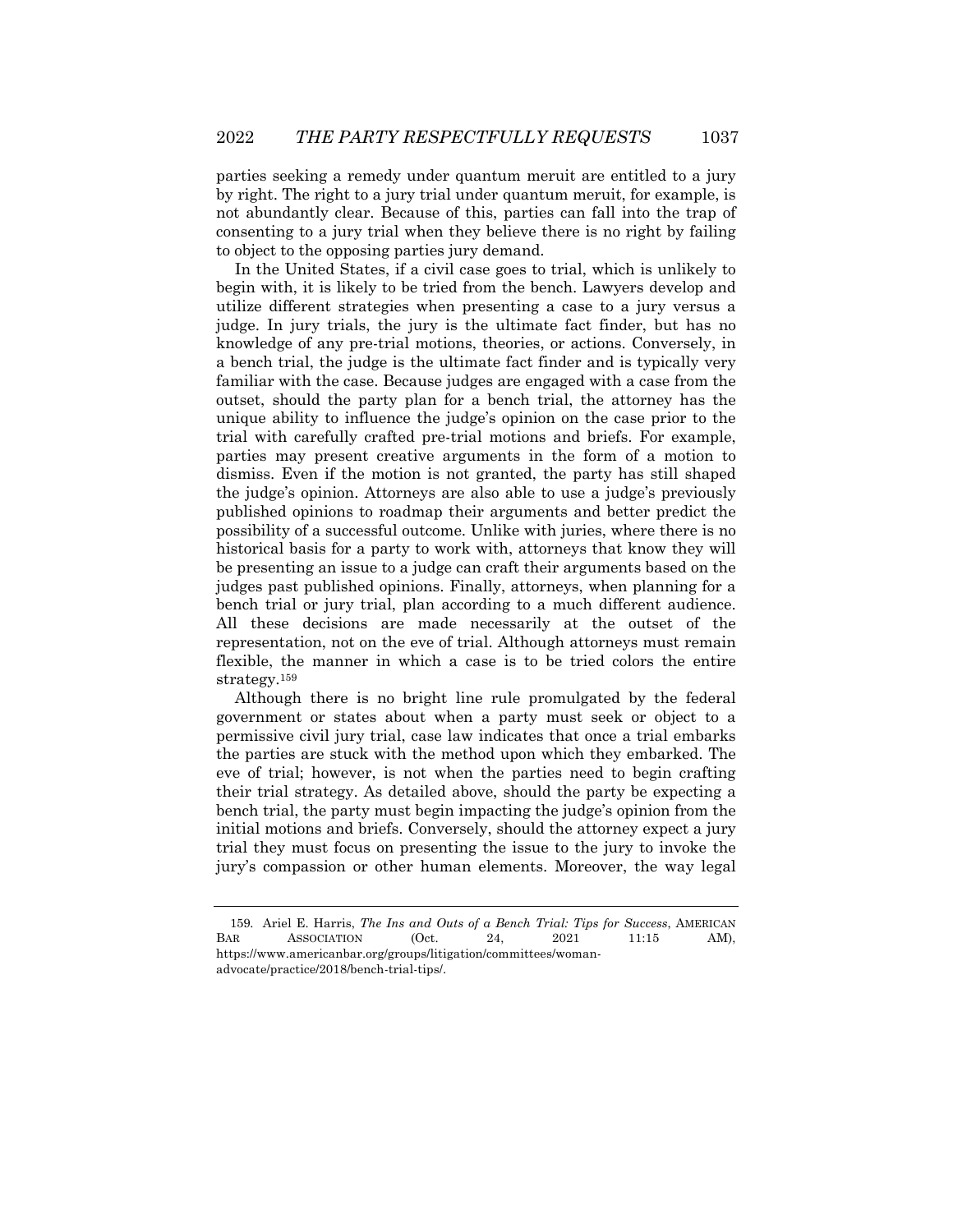theory is presented to judges is much different than jurors. Judges, unlike lay-jurors, are familiar with the law and do not need to be taught throughout the trial. The acts of preparing and presenting a trial to a judge versus a jury are distinct.

Accordingly, because the issue of consent and waiver have such an impact on attorney's and party's trial strategy and preparation, and because if the type of remedy sought affords a party a jury trial by right or not is sometimes unclear, the federal government and the states should legislatively clarify the issue. Common law clarification is inadequate because a case-by-case basis to determine if an issue or remedy is subject to a jury trial by right is too slow and burdensome on the court. Moreover, judicial remedies can be utilized in different manners and result in different decisions as it pertains to the right to a jury trial. For example, should a party seek to utilize a traditionally equitable remedy, but is seeking money damages to compensate the harm, the party may be entitled to a jury by right in that instance. However, should the next party seek to use the same remedy and only want an injunction, no such right to a jury trial would exist.

Moreover, the process of determining how and where a claim originated—and using that origination to decide a party's right to a jury—is difficult and an inexact science. Records are not abundant and political pressures guided the actions of the Framers and Founding Fathers that developed the Seventh Amendment.

Finally, the variety of means in which states permit and deny civil jury trials only complicates the issue. Because it is unlikely that the Supreme Court of the United States will apply the Seventh Amendment to the states given that they skipped over the Seventh Amendment and applied the other rules of the Bill of Rights, legislative change is likely the most effective means to solve the issue.

#### *C. Judicial Economies and Fairness*

Judges, legislatures, and attorneys alike consider judicial economies in making decisions, rules, and legislation. Judicial economy is the "[e]fficiency in the operation of the courts and the judicial system; [especially] the efficient management of litigation so as to minimize duplication of effort and to avoid wasting the judiciary's time and resources."160 For example, a court may consolidate two cases for trial to save the court and parties from having two trials—therefore preserving time and money—or may order separate trials should the judge decide that doing such would avoid a more complex and time-consuming trial.

<sup>160</sup>*. Judicial Economy*, BLACK'S LAW DICTIONARY (11th ed. 2019).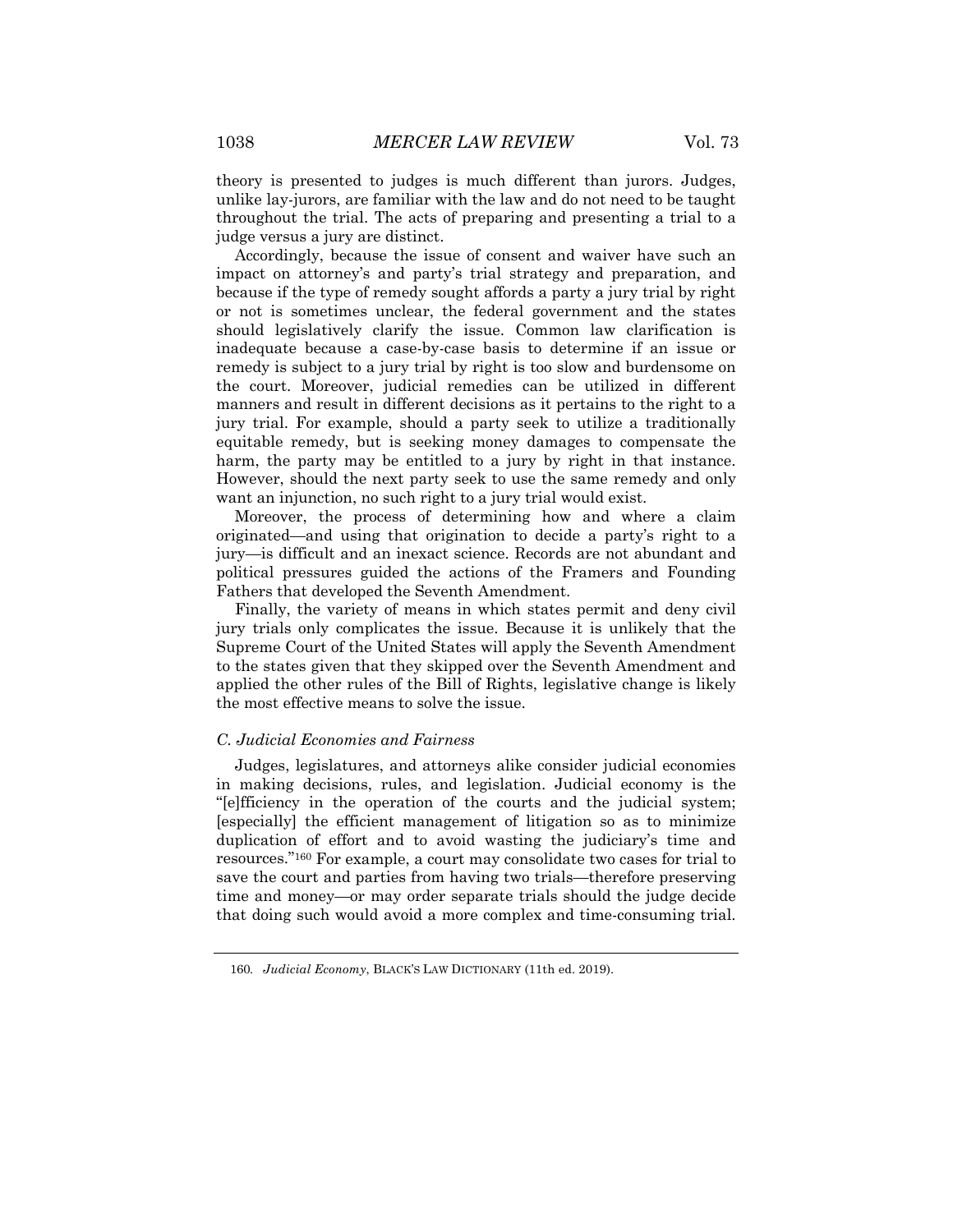Preserving the courts resources is an important consideration of judges and parties alike when setting out on an issue.

Bench trials often are easier and more efficient than jury trials largely because the judge acts as the fact finder and rules on the matters of law and procedure at play. Jury trials also require lengthy breaks and a more structured daily schedule. Bench trials are typically more flexible on the start and end times and can be conducted with minimal breaks. The court may also allow the parties to forgo opening and closing arguments and allow the parties to provide the court with written submissions—for which the parties may be able to more carefully craft and refine arguments and theories. Parties are also permitted to argue evidentiary issues and trial-related motions openly without the requirement of jury sequestration or sidebars. Procedurally, parties can avoid timely voir dire question-drafting and the jury selection process as a whole. Parties can also save trial expenses such as jury fees and jury consultant fees.161

The average federal civil jury trial may last 4.48 days, compared to the 2.21 days for the average bench trial.162 The available data generally shows that jury trials take about twice as long as bench trials.163 However, the research also provides that "it is hard to imagine that these marginal administrative costs of the jury system are large enough to affect significantly the debate over jury reform."164 The research does; however, demonstrate that jury-tried cases queue on the docket for longer than judge-tried cases. This waiting period not only has a monetary impact on the parties and attorneys, but also has psychological costs to the parties because of the uncertainty it creates.165

Updated research; however, points to the contrary finding that judgetried cases have a longer duration and remain on the docket longer.166 The data seems to return an unexpected result; however, when examining the data closer the answer becomes clearer.

https://scholarship.law.cornell.edu/facpub/228.

<sup>161.</sup> Harold P. Weinberger et al., *Bench Trials (Federal)*, AMERICAN BAR ASSOCIATION (Oct. 24, 2021, 11:15 AM), https://www.americanbar.org/groups/tort\_trial\_insurance\_practice/committees/litigationand-trial-practice/bench-trials-federal/.

<sup>162.</sup> Posner, The Federal Courts: Crisis and Reform 130 n.1 (1985).

<sup>163.</sup> Theodore Eisenberg & Kevin M. Clermont, *Trial by Jury or Judge: Which is Speedier?* (1996), CORNELL LAW FACULTY PUBLICATIONS

<sup>164.</sup> Robert E. Litan, VERDICT: ASSESSING THE CIVIL JURY SYSTEM, 318 (1993).

<sup>165.</sup> Theodore Eisenberg & Kevin M. Clermont, *supra* note 163.

<sup>166</sup>*. Id.*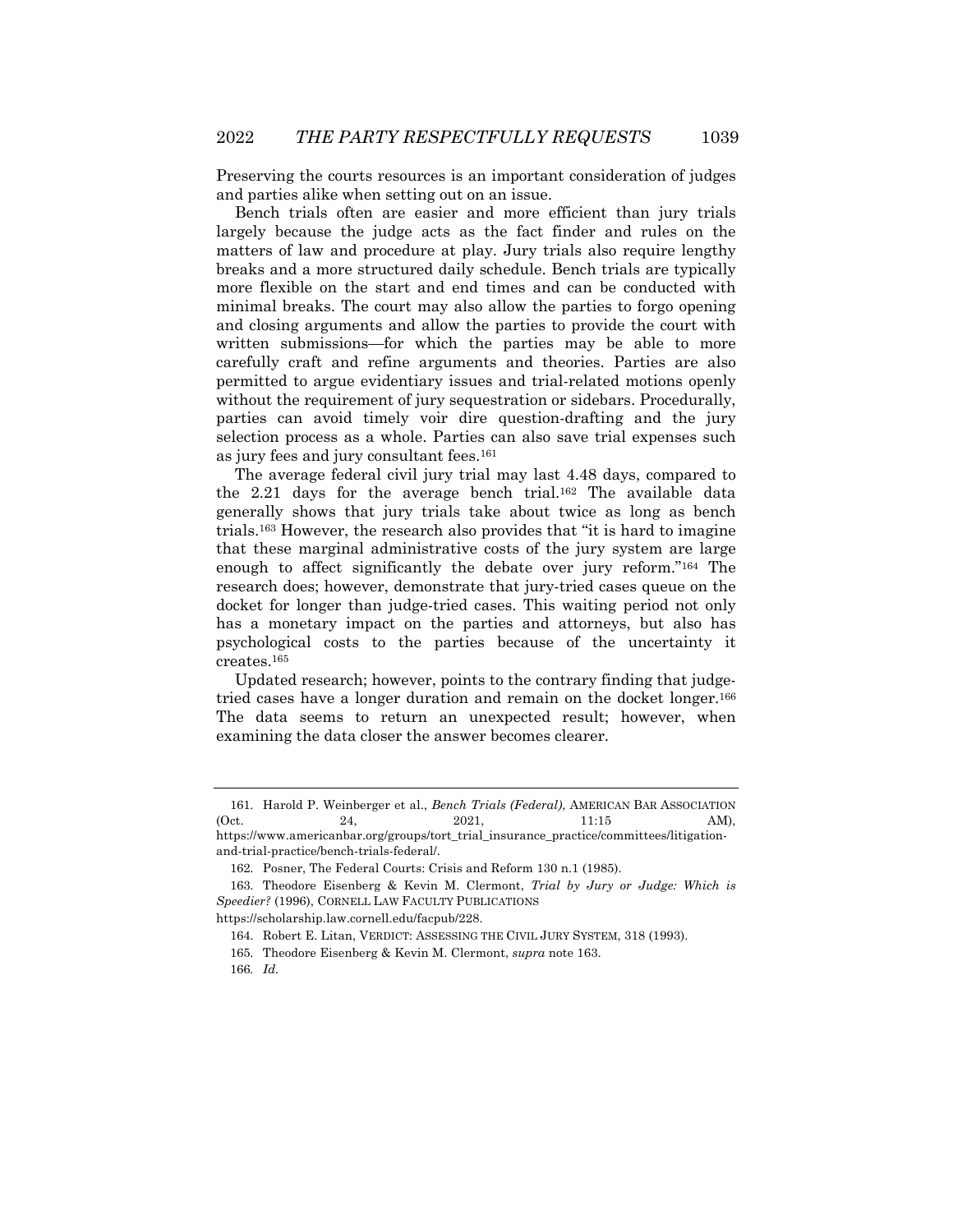As stated earlier, the civil jury trial is dying. Judges are more adept at handling civil issues that are complex, and parties generally believe that judge-heard cases are more efficient and cheaper. As more and more parties begin to utilize bench trials to solve civil issues, the understanding that jury trials are longer and more expensive flips. Bench trial dockets begin to fill, and the complexity of issues drives the duration of trials longer.<sup>167</sup>

Other explanations for the flip exist as well. Judge-tried cases are more flexible and because of that are more often interrupted or continued to meet the convenience of the lawyers. With jury trials, this same convenience cannot be afforded since the jurors have been hauled in to serve. Moreover, in bench trials, judges are prone to take all the information, record, and evidence under advisement and prolong the decision making for months. With jury trials, the jurors have an incentive to reach a conclusion so that they may be excused from service.<sup>168</sup>

Ultimately the efficiency and monetary burden of jury-tried cases versus judge-tried cases is not as different as many attorneys would think. Still the benefits of judge-tried cases likely outweigh the benefits of jury-tried cases. Attorneys can mold the judge's opinion throughout the entire process when preparing for a bench trial. The attorney can forego many procedural requirements of jury trials including the time consuming and expensive jury selection, and the attorney can base a trial strategy off past published decisions.

The civil jury trial is dying. Only 1% of civil trials go to a jury. While a jury has its benefits, the cons often outweigh those benefits. There is a reason why parties do not choose to send their civil disputes to a jury. Ultimately the need for civil jury trials is minimal and arguably should be abolished.

#### IV. CONCLUSION

Many individuals assume—be it from TV or an incorrect understanding of the judicial system—that parties are guaranteed the right to a jury trial when involved in litigation. However, with equitable issues, the right to a jury trial typically does not exist. The distinction between if a party has a right to a jury trial or not, and the difficulty courts and parties have with discerning if the right exists, creates issues. Bench trials and jury trials are prepared for differently by attorneys. They involve different trial strategies, a different audience,

<sup>167</sup>*. Id.*

<sup>168</sup>*. Id.*